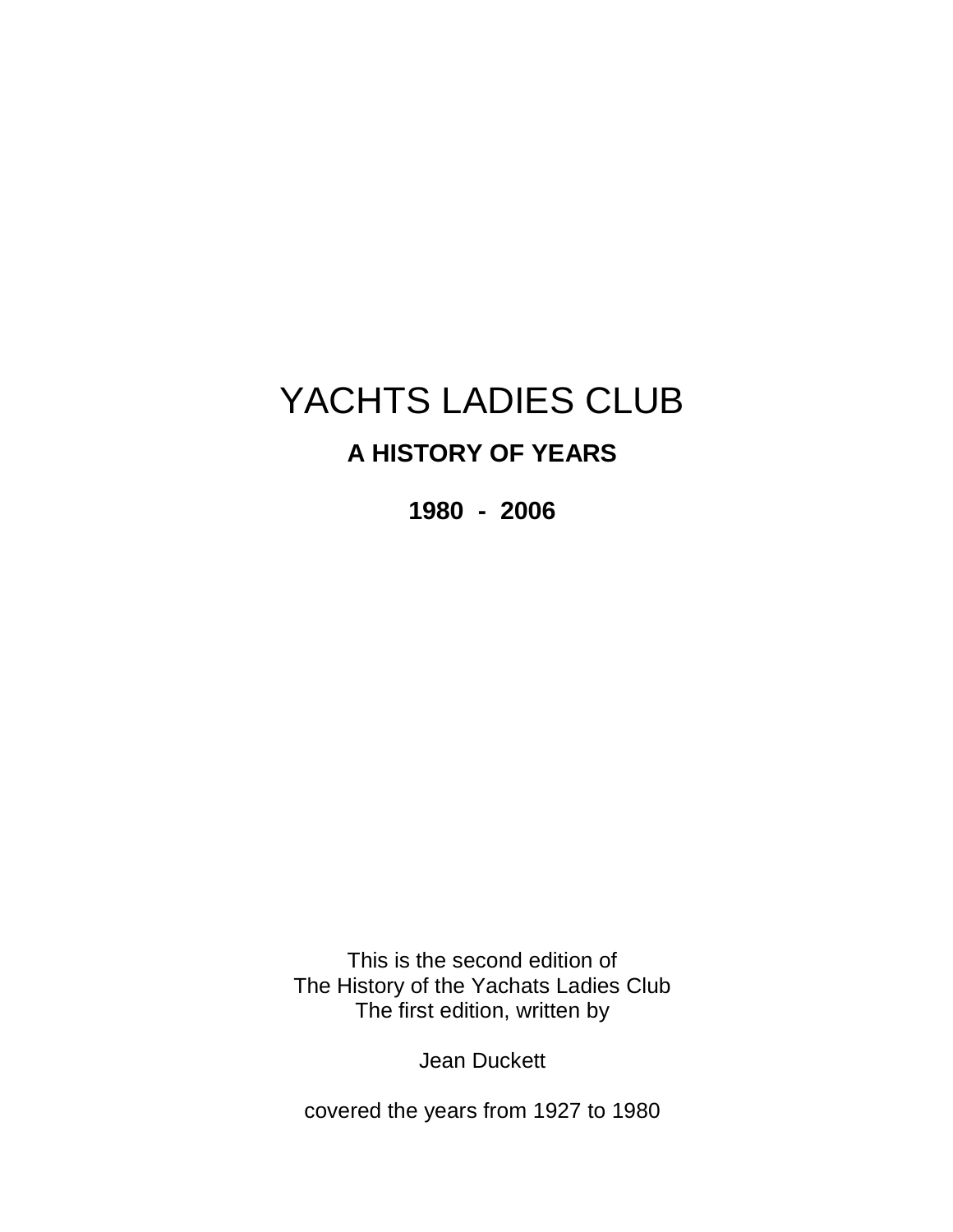# This edition, which documents the club's activities from 1980 thru 2006 was compiled by

Agnes Marchant with assistance from Betty Jenness

After celebrating the 50th anniversary of the Yachats Ladies Club in January of 1977, the members looked forward with optimism to the last quarter of the 20th century. Just as the ant in the song could move the rubber tree plant, the pioneers of the Ladies Club purchased a large building, moved said building and brought it back to life to serve the community for 50 years.

 With the cooperation of the entire community and continued assistance to the fire department they were able to become a tradition in Yachats. Soon the Ladies Club became a major contributor in meeting community needs in the area as well as providing-fellowship within the group itself. Life styles had changed through the years and now many of the active members, mainly wives and mothers, had joined the public work force, some even opening their own businesses. This put a strain on the remaining members but they persevered and the club continued in its good works and provided years of help and entertainment to the residents of Yachats.

#### **1980**

In January of 1980 June Barton, the newly elected president, opened the year with 33 members present. Deep subjects, such as who should supply food for various events and who must pay for what, were tabled. Plans were made for the catering of the Anniversary dinner. The charge was to be \$5.00 a plate and attendance was limited to the members and their spouses. It was voted at this time to raise the dues to \$2.00 per year. The ladies also planned to look into the purchase of a PA system. Luckily a friend of the club donated said system, bringing much appreciation from the club members.

The anniversary dinner was prepared by the members and there were 32 people. The birthday luncheon, that year was held at the well-known Beulahs. At, the spring rummage sale the club refilled their coffers to the tune of \$33.00 The picnic spot chosen was Cape Perpetua Park where the club paid a \$30 fee. Plans to have the building painted had to be put off as the furnace was giving the club trouble; also they had to buy a new fuel tank. It was a matter of first things first. The club had voted to donate \$500 to the Yachats Ambulance Fund. As usual the provider of these funds was the Christmas Bazaar which netted \$2,500.

#### **1981**

The new president for 1981 was Eileen Varley. One of her first duties as the new president was to search for proper insurance. Finally, at a cost of \$427 they obtained \$64,000 of coverage for the building. Without doubt there was a constant drain on their hard earned monies, but they had the fortitude to go out and raise funds to meet the constant requests for help.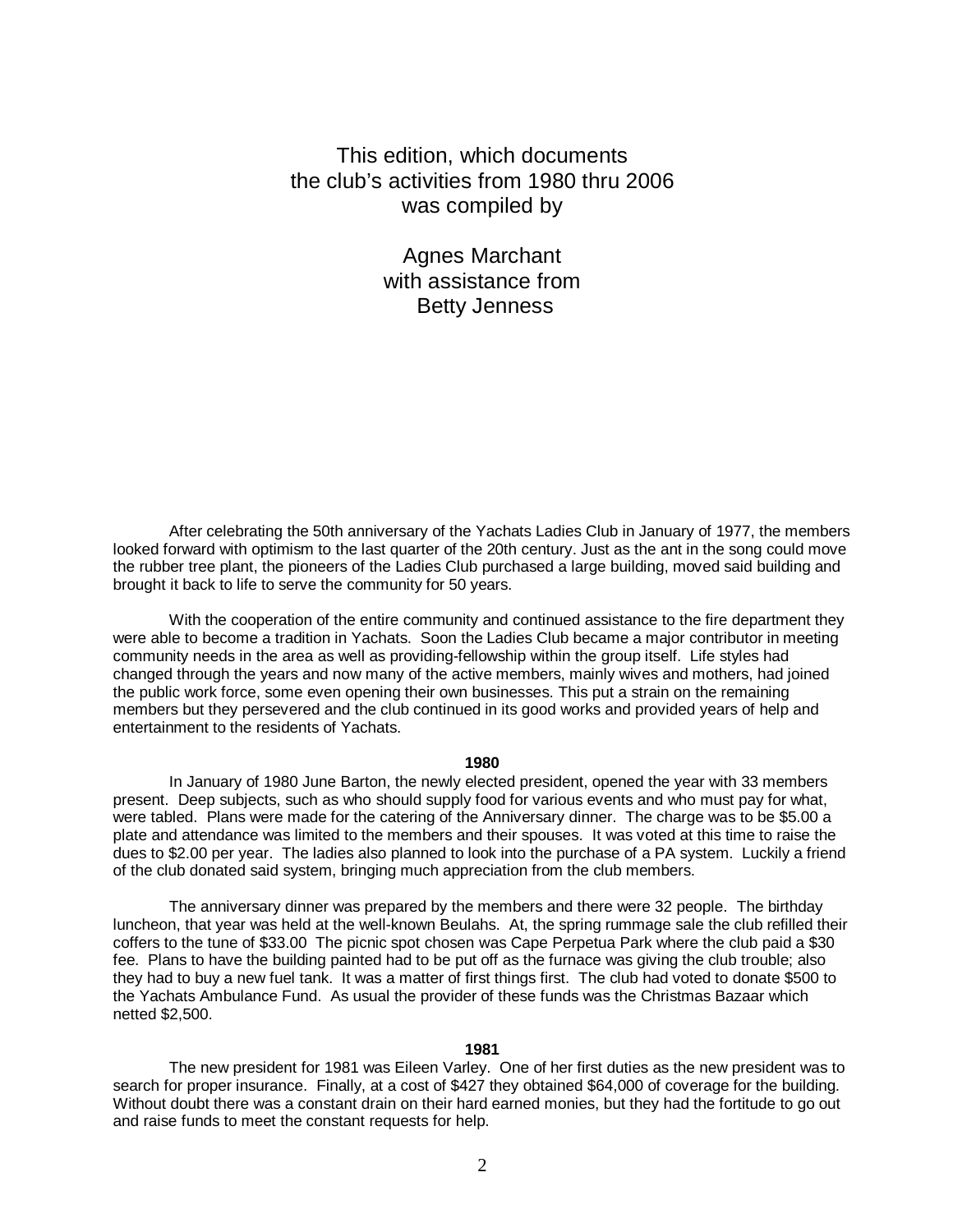The birthday luncheon was again held at Beulahs with a charge of \$2.95 a plate plus gratuity

The committee in charge of the table set up at the Yachats Arts and Craft show reported a net \$62 from that venture so they took this under consideration in planning for upcoming fund raisers. This didn't slow them down as they donated \$500 to the Fire Department who had joined them in a dinner to raise this amount.

The popularity of the Ladies Club pies paid off remarkably at the smelt fry when the club netted \$581 in their pie booth. This was welcome income as the floor in the clubhouse was in need of extensive refurbishing at a final cost of \$300.

#### **1982**

The president for 1982 was Doris McCrea. This year the members decided to prepare their own anniversary dinner. They did the cooking and hired four girls to serve the dinner.

In February the club decided on a dinner to be held as a fund raiser for donations to the fire department and the ambulance fund. The main entree, Swiss steak, must have been a popular choice as enough money was raised to enable the club to donate \$503 to each organization.

The club was notably generous but this did not extend to the use of their new metal tables. Asking to use or rent these met with a firm "NO". They remained ensconced in the club house.

In March the members arrived for a meeting to be met by a thick cloud of smoke pouring from the door. Fortunately, the smoke came from a burned out florescent light fixture and there was no serious damage to the hall. Owning and maintaining the large building and donating to so many community needs was a costly affair. This was revealed in the \$5,764 budget of 1982. Subsequently this was raised by another \$1,000 for 1983.

For the Christmas party the top price on the small gift was placed at \$3.00. Again the club donated the hams for the Christmas baskets for the needy or those who, due to health problems, were unable to leave their homes.

### **1983**

By unanimous vote, Marjorie Hobson was elected president for 1983. The first order of business was the anniversary dinner which the lady members cooked again this year. They held back on the help and hired only 3 girls as waitresses. On February 9th, it was announced at the meeting that there was a destitute family in Yachats so the ladies then and there took up a collection and donated \$185 to pay the family's bills. This was a typical gesture for the fine ladies who answered the call for help many times each year.

The March rummage sale netted a respectable \$400, which was directed to the repair of the restroom floors. After last year's success at the Smelt Fry with their pie sales they were confident that they could easily refill the coffers. The Fruit cake sales had proved less then profitable so were tabled for the time being. In the fall, the furnace kicked up again and required \$358 in repairs.

### **1984**

When the new president, Sam Larkin was installed in 1984 she was met with an empty fuel tank in a harsh mid winter. Luckily, a generous friend of the club heard the problem and donated a tank and 100 gallons of fuel to the club. This served as proof that the ladies had won the respect of the community and the club was very grateful.

This year the Anniversary dinner was catered by LeRoys at \$3.00 per person; such a reasonable price for a roast beef dinner. The guests paid \$3.00 and the club picked up the rest of the cost. PHIL STANFIELD, who had been a member since 1929 was honored at the dinner with all past presidents.

The ingenious ladies were clever about new ways to raise money. In March they held a white elephant, bazaar and baked good sale and netted \$1,000. Extra activities, such as card parties and events by the Lions Club brought in more funds. Evidently the ladies knew how to raise money and where to spend it.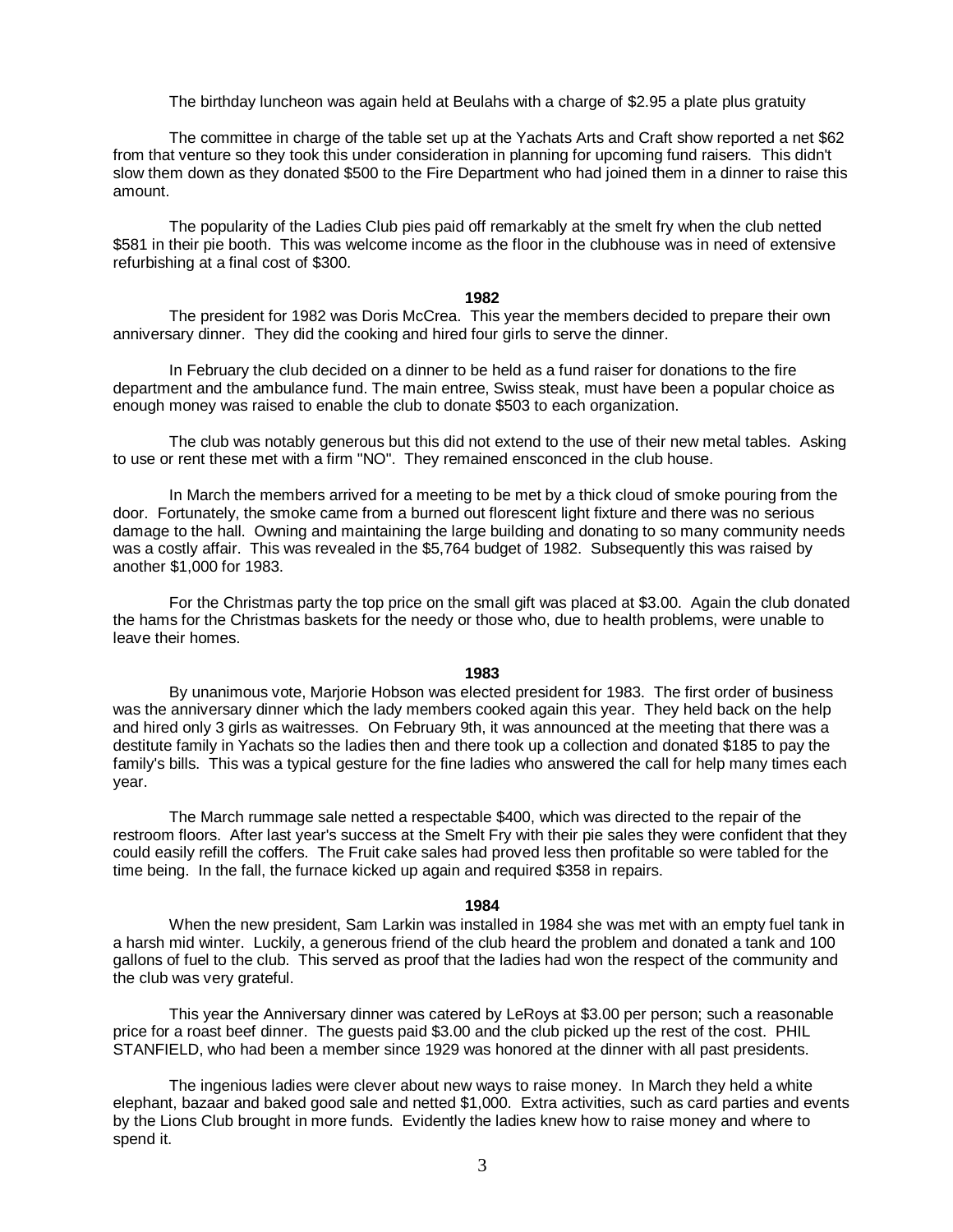Their last event of 1984 was a joint benefit with the Lions Club which raised \$1,044 to be used for E.M.T. and C.P.R. training.

The Ladies Club had a handyman named Ray who did repair work and also came running when there were chairs and tables to be set up or the steps and doors needed attention. After their successful \$2,102 return from the Christmas Bazaar they presented him with a \$100 bonus and grateful thank you.

Evidently the ladies' singing needed improvement as the prospective honorees were willing to pay \$1.00 in to the club treasury to prevent the birthday serenade from taking place.

#### **1985**

In 1985 Sam Larkin had proven to be such a successful leader that she was unanimously elected for the New Year. At the first meeting it was suggested that the by-laws be printed up and passed out at the meeting so that the members could become better acquainted with the operation and obligation of the club. On reading the ensuing minutes there was no record of this being done.

For the anniversary dinner the bids from the Job Corps were voted on and accepted. The members would pay \$3.00 with the club paying the balance on the meal. Husbands and boy friends would pay club price but a third party would pay the full cost. At the dinner Phil Stonefield was honored as a 58 year member and Eloise Canfield for 40 years membership.

Attendance at the weekly meetings was dropping with only 25 to 30 persons present where earlier there were about 40 to 50 at each meeting. The annual birthday luncheon was held at Beulahs again with 26 in attendance. President Larkin received permission to put the cracked blue plates in the spring rummage sale.

Bids on the repair of the windows and siding were either too high or too low. The contractor finally did a good job on the repairs at a cost to the club of \$3,095. Husbands of the ladies praised them for their business knowledge and congratulated them at the bargain they received.

Money was a driving force at the club as, in their zeal, their generosity sometimes over-ran the income. So they planned a dinner for the Shriners, a spaghetti dinner, another rummage sale and the usual Christmas Bazaar. One wonders that they had any time for a social life, but the records show that there were card parties, luncheons and a variety of entertainments.

Late in 1985 the club voted to allow private party renters to serve alcoholic drinks. The renters would take on responsibility and pay a deposit of \$35 for cleanup.

The Christmas bazaar was an exceptional success this year and took in \$3,096. After the cost of repairing the siding and windows, this was a welcome windfall. The Christmas party was prepared by the members with donations of a turkey by Alice Beasley.

The roasting of said turkey was placed in the hands of Gladys Emery. Twenty five people attended the dinner. As each member brought a Christmas specialty to the dinner it was an enjoyable time.

This year the club donated 12 hams for the Christmas baskets for the needy and home-bound. It was decided to have a New Year's party with the members bringing light refreshments.

# **1986**

The new president for 1986 was Vivian Henson. The club was able to set up a building fund by transferring \$1,000 from the checking account and thus meeting the requirements demanded by the IRS to avoid paying income tax.

The anniversary was well attended with 60 people present. The cost was \$4.74 with the club paying \$1.75 as its payment for costs over the \$4.00 per person cost to the members. With the high cost of heating the building and the furnace needing repairs, the members considered the plausibility of installing electric heat. It didn't happen.

Charlie Canfield, the club's resident fixer-upper, installed a new front door. As another fund raiser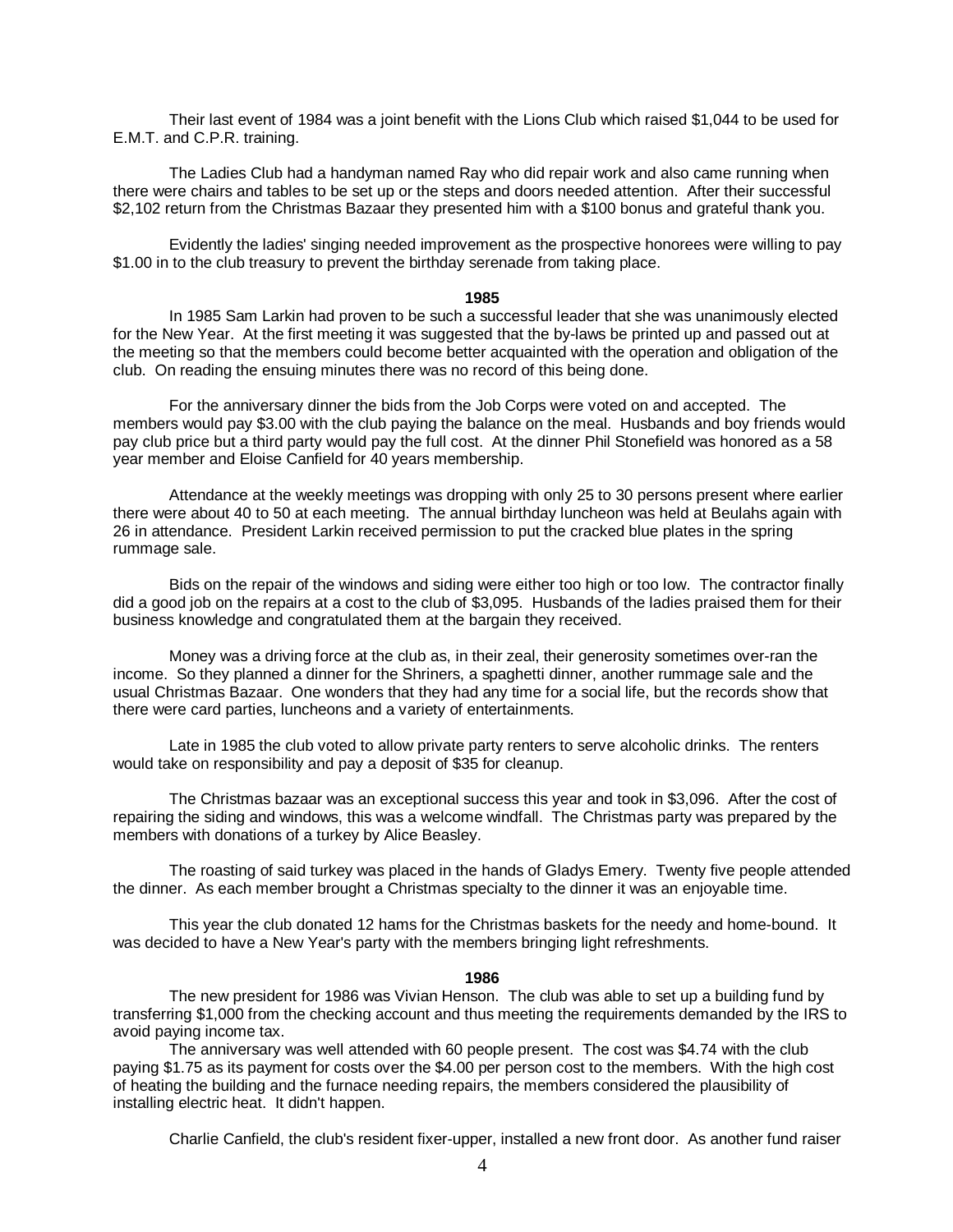the club voted to have a spaghetti dinner in conjunction with an Arts and Crafts Show; an added incentive for a dinner was 12 pies to be sold there.

The fire department had a demonstration on the use of soy meal and its varied uses to supplement other foods. After the taste test the idea of selling it as a fund raiser had to be reconsidered....so it was tabled?

Another goodie happened when Lou Weins donated \$200 to refinish the floors and Rick Springsteen offered to paint the clubhouse, with the club furnishing the paint. With the \$445 repair job on the roof spending had to be curtailed for the rest of the year. The \$45 cleared by the Friday night card party was welcome but just a drop in the bucket as expenses went. However, the Christmas Bazaar netted a healthy \$2,508.

# **1987**

As the club entered its 60th year is was without a presidential candidate so it was voted to have the board of trustees alternate as presiding officers at the meetings. Taking the pattern from the first meeting in 1927 the club chose to have a potluck with each person bringing their own silverware and plates. 55 people liked the idea well enough to attend the novel dinner.

The ladies began to assemble to sell for the bazaar in December, meeting each Wednesday morning at ten o'clock to work on a series of projects. Non-sewers were urged to come and help cut, and stuff. Edna Marie Thorne was the driving force behind the workshops and continued to be an avid producer of crafts, especially in knitted items.

In March of 1987 the club invested in a much needed dishwasher at a cost of \$1,891. The party who sold the club the dishwasher came to demonstrate its operation so that all the members would know how to properly use it.

 A group of ladies, known as the Sweat Hogs, turned \$735 over to the club. This was money collected in pennies and dimes for weight lost or gained in their group. With the \$635 earned at the spring rummage sale the finances looked a bit healthier.

To replenish the building fund it was recommended that the dues be raised to \$5.00 starting in January 1988. The ladies took on another task of stuffing newspapers and earned \$50 for 2 hours of work 2 days a month.

The club was able to produce the loan of a Jeep for their part in the 1988 Waldport Beachcombers Parade and the most daring decked out old-fashioned bathing suits and took 2nd place in the parade.

The ladies had been stuffing papers all summer and in October reported earnings of \$841.00 all this and the fun they had doing it. It was considered not to rent the hall any more because the insurance could cost more than the club made on rentals. Renting to members would be continued. Jean Dotson reminded the members that when a vote has been passed by the members that everyone honor it. Secretary, Vivian Henson, worried that the ladies singing of 'Happy Birthday' wasn't improving as so many members were ill or house bound and could not attend the meetings. At this time Rae Mertz, Phil Stanfield and Marge Howard were made honorary members as they could no longer attend meetings.

# **1988**

Gloria Baehr was the new president for 1988. The 1987 Christmas Bazaar netted a healthy \$2,035. Again the club discussed renting club equipment and it was voted not to rent out the pie keeper, coffee pots and other items already on the list. The club had ended the year with a combined total of \$6,070 for kitchen, building fund and checking account.

In January of 1988 the members voted to discontinue club meetings for the months of June, July and August. Also in January the furnace acted up again, but a cleaning of a long neglected filter helped a great deal. The fireplace was deteriorating so much that Charles Canfield was hired to remove it, thus eliminating the loss of heat through the chimney.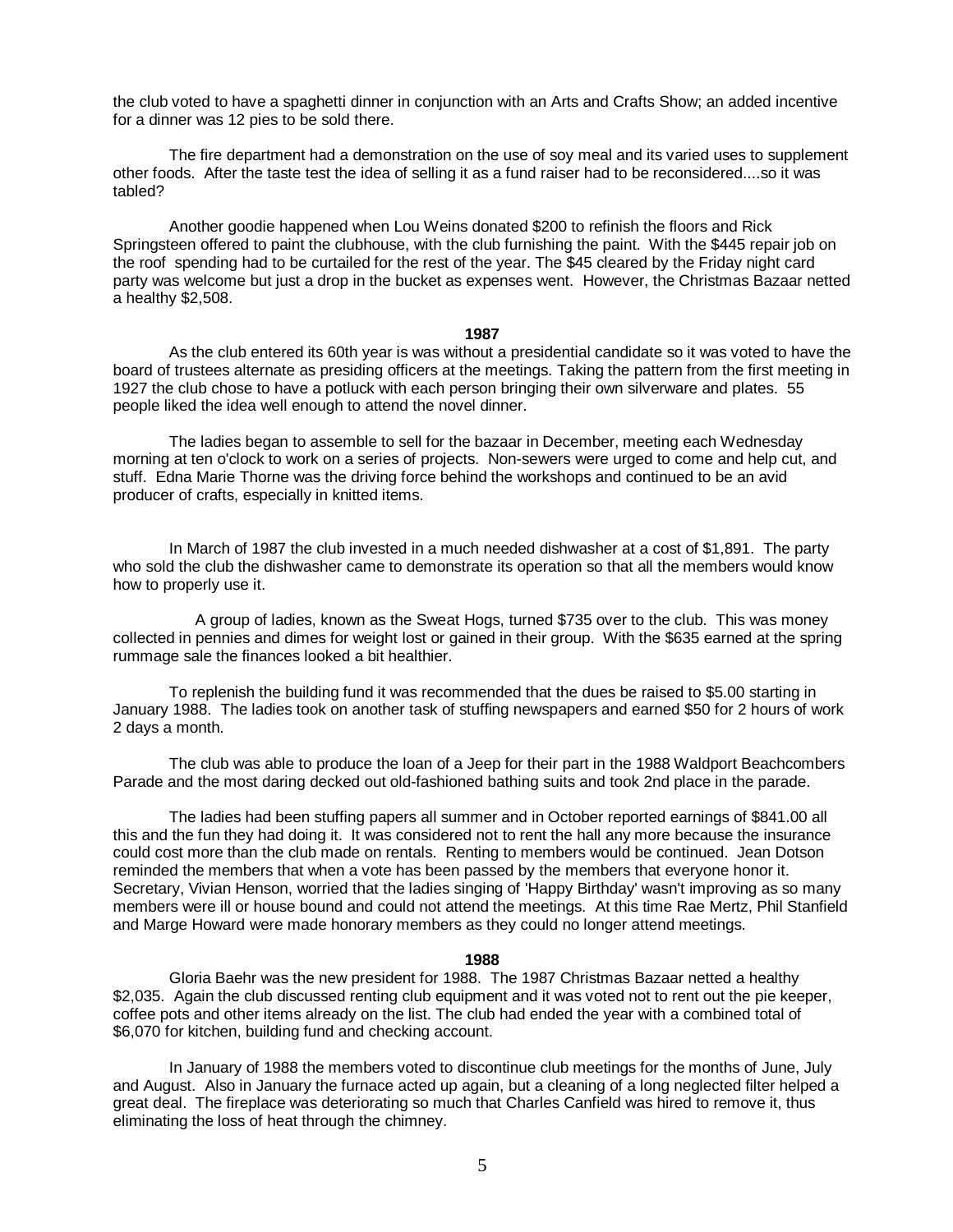To prevent a possible problem with a sticky fingered future treasure it was voted a have 2 signatures on each check. They had seen reports on the news which forced this decision, though they could not foresee such a problem at this time.

A style show planned for early April had to be moved twice and finally May 4th was selected for the date. A cardboard hat hung with silver dollars and fashioned by Norma Beyer and Alice Stein was offered in a drawing for the show.

To remind members that club business is confined to the building a sign was posted reading: "What you see here, what you hear here. when you leave here, let it stay here". All members present were advised to read and remember it.

In April the furnace was replaced and a sigh of relief was echoed by everyone. The club was still stuffing papers and this month they received \$300 for three sessions of work.

The high tea style show was a success and a crowd pleaser. The club netted \$1,400 on the show and the sales on the silver dollar hat. The people who modeled at the style show also rode in the boat which was the club's entry in the Waldport Beachcomber Parade.

In the fall of 1988 the club met with a serious dilemma. The building was in need of extensive repairs. The roof needed to be replaced, the footings had rot and the walls and bracing of the whole building needed to be replaced. After an engineer charged them \$250 to tell the club all was not well, in fact, all was terrible, the club decided to have Mr. Canfield do repairs as best he could. Some members felt that it was wasted effort to repair the old building and even looked to ways of getting a new building, but the club couldn't qualify for a loan. Eventually the basic repairs were done at a cost of \$2,881.

With all that expense the club still was able to contribute \$250 toward the new Senior Center to be built in Waldport. The center will serve all the South Lincoln County with low cost meals and companionship.

# **1989**

President Gloria Baehr was forced to relinquish her position as president due to health problems. Alice Stein finished out her term and was duly elected president in 1989.

January of 1989 came in with a rare period of cold weather and snow, which put such a strain on the furnace that there was a \$78 repair bill this month. The cold kept the attendance at the Feb. 9th meeting down to 13 brave souls.

The members were soon busy planning fund raisers for the year along with their birthday and anniversary dinners. Bob Saelens volunteered to cook the birthday dinner and his offer was gratefully accepted. Plans were then directed toward a fashion show and high tea. It was suggested that 'Maypole' be the theme. The organ which had been donated to the club and delivered therewith would be used at last. Evidently the tea was a success as the club cleared \$815 that day.

In 1988 the ladies had baked 92 pies for the Smelt Fry and had exhausted their supply by noon. This year they went looking at 130 pies. The Yachats Ladies pies were well known by the community. The report in August showed 140 and 544 cups of coffee bringing in \$1,012. It couldn't have come at a better time as the new roof cost \$3,700.

# **1990**

After an open house to recruit new members Naome de Vere, Betty Dunn and Marie Jelen were sworn in to the club. Many of the 1989 officers were called back into service as attendance was low and volunteers reluctant to run for office. Consequently Jean Dotson would serve for the first 6 months as which time Vivian Armstrong would take over.

When they planned the fashion show in 1989 they included a raffle on a glitzy hat which made \$160 of the \$963 profit for the event. Of course, a man won the drawing. Because the club received so many requests for donations, it was decided that the requests would be on the bulletin board and the members could choose individually if they wished to donate.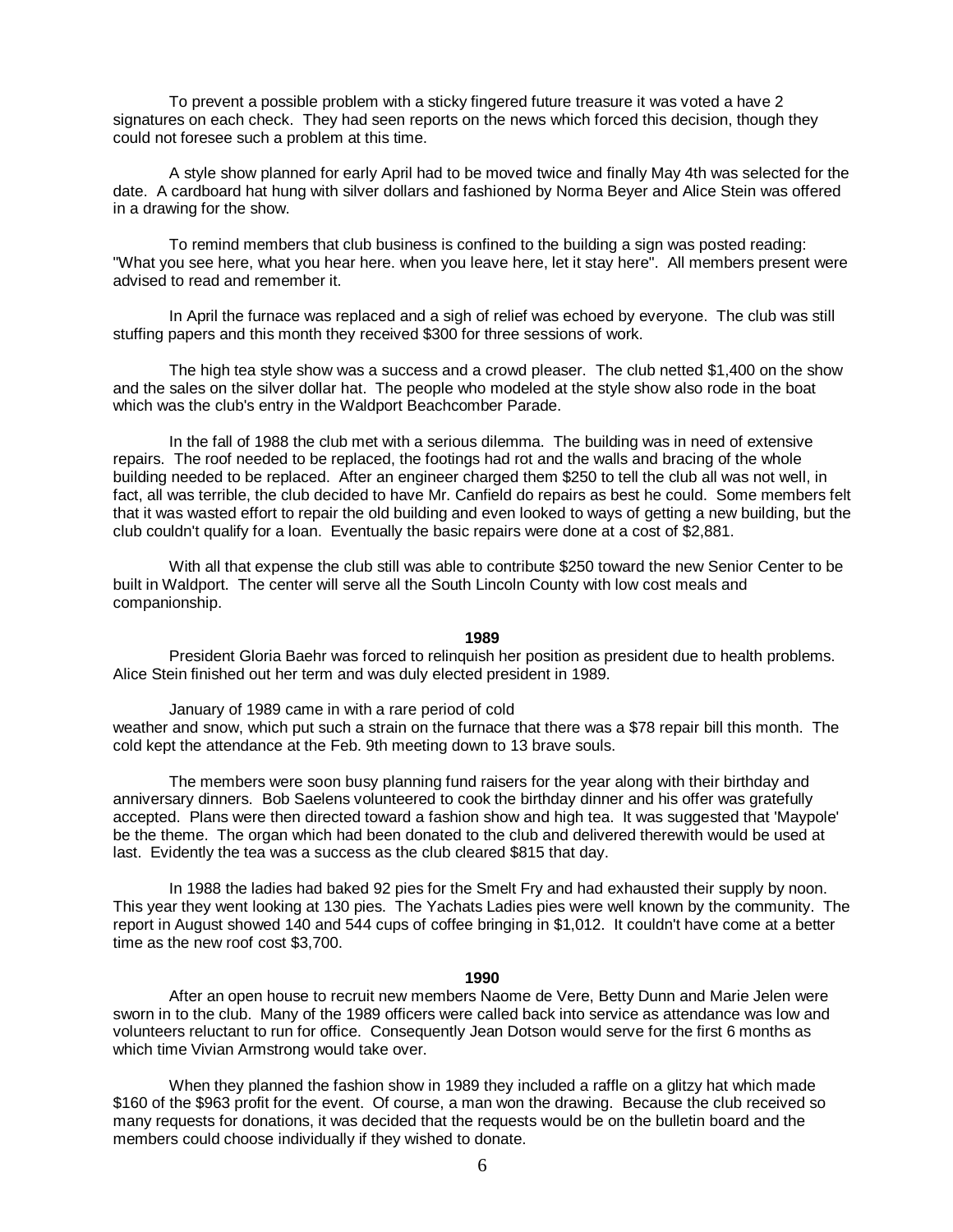At this time, Jean Dotson was given the task of determining how the club was situated regarding income tax as they received a notice that they owed the IRS \$500.Jean supplied information about the club's expenses and budget so the tax was \$150. As the club had never applied for a tax-free status it was forced to pass a letter of dissolution noting how the club would function if the members were to disband the club.

The regular stalwarts, Bob Saelens and Zeke Dotson, undertook the unpleasant job of crawling under the clubhouse to examine timbers and plumbing. They reported not too much damage and were able to straighten timbers which had shifted and then suggested that plastic be placed under the building as a vapor barrier, which would help in the heating bill.

#### **1991**

Penny Smith was elected president for 1991, while Alice Stein, vice-president filled in as secretary due to the illness of Alice Beasley. In January a meeting was held to discuss and eventually pass Article 5, dissolution. Section 1 amending the constitution of the Yachats Ladies Club. All of Jean Dotson's work had produced results in the tax situation; also, the club now had a tax-free number!

This was the first mention of the Anniversary dinner silly gift exchange wherein the recipients of gifts could 'steal' another's gift. It is a regular part of the dinner program, and is enjoyed by all. The good ladies liked their own cooking so well that they cooked their anniversary dinner again.

Plans for a raffle met up with a snag as the various papers would not print any ads which mentioned a raffle. They then went to work on plans for the sausage booth at Waldport's Beachcomber days, which had been a good money raiser for years. Rhea Ryman was chosen as chairman for the fashion show which had the theme "May Day" and was held on May 15th....minus the high tea.

Another problem arose when Lincoln County questioned the property tax privilege the club now enjoyed. The appraiser had decided that the taxable value of the club was \$51,760. Tongue in cheek, the assessor suggested the club install a soup kitchen in front of the building if they wished tax-free status. Jean Dotson hit a brick wall time after time as she tried to work with state bureaucracy.

In September Betty Dunn took over the club presidency. The treasurer noted that the club had cleared \$829 at their sausage booth at Beachcomber Days. The new president was met with the woes bestowed on all club presidents; this time it was the refrigerator. It just plain blew. They were given a free replacement by the Lions Club thrift shop. The club's neighbors to the east resented the club removing the tree branches which brushed against the clubhouse during storms. There were enough new developments to keep the ladies busy, as the attendance at the club had dropped to 15 or 20 members each week.

The bazaar in early December netted the club \$1,640 which allowed the club to help on the Christmas baskets again and to hold a potluck Christmas dinner for those who were alone on Christmas Day.

#### **1992**

Betty Dunn was re-elected president in 1992. Two new members were welcomed this month. Agnes Daley and Betty Miller. Many of the members were taking advantage of the yoga classes being held at the club. It was reported that 20 people attended the anniversary dinner on January 29. In January of 1992 Gladys Emery, who had been very active in the club, was given a going-away party as she moved to Prineville. 45 people came to the luncheon to show their appreciation for jobs well done.

On March 4th the birthday luncheon was held at Bayshore with 23 ladies attending. Another project was put to the members. Plans were in the works for a senior center and meal site in Waldport. As the entire south county was involved in raising funds. Judy Taylor, who was the prime leader for this area urged the club to participate.

At the same time the Little Log Church, the scene of many weddings, was in danger of being torn down, so the club stepped in and opted for input in preserving it. Once again the club used the Smelt Fry and Beachcomber parade to raise needed monies. They continued to hold bake sales often for the Little Church Fund. They learned that they raised \$875 at the sausage booth that summer and \$549 at the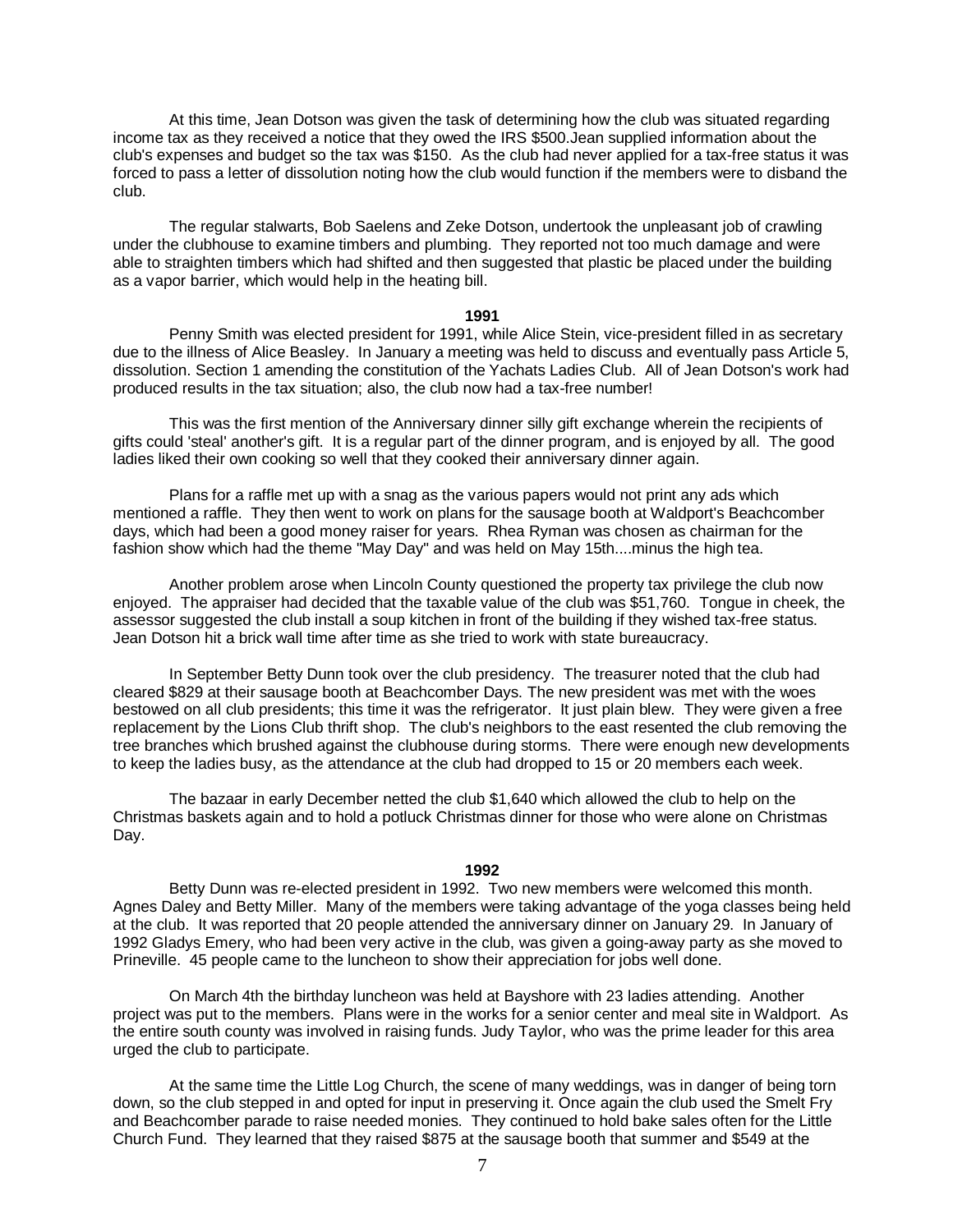# Smelt Fry.

The birthday lunch was held at Bayshore in June this year. Lunch prices had risen; now the ladies paid \$5.00 plus a \$2.50 gratuity, but they appreciated the lovely lunch. The attendance at meetings had dropped to about 15 to 20 members, but these eager beavers went ahead with plans for fund raising for the Little Log Church and Beachcomber days in Waldport. They hoped to repeat their former successes with their sausage special.

Bob Salens and Zeke Dotson were called on again and again for repairs at the club, and the ladies were forever grateful for the help. The budget report for the year showed an income of \$5,689 and expenses of \$4,356. A part of the expenses listed a \$70 mop bucket, which was guaranteed for 3 years!

A boutique was opened in May at which the members could sell handmade items; the proceeds going to the Log Church fund. This year it was decided that the club would have 2 potluck luncheons along with the annual picnic during the 3 months that the club does not have meetings. Betty Miller became a new member this year. The club donated \$333 from the bake sale to the Little Log Church. The club made \$594 at the Smelt Fry and \$875 in their sausage venture at the Beachcomber Days in Waldport.

The Picnic was held at Keller Park with 21 people attending. During the summer the days planned for projects and pot lucks provided to be a success; one of their projects was a quilt.

 For some time the club had been having trouble with the tile floor and it was finally voted in September of 1992 that carpet be installed. After replacing missed or broken tiles the rug was laid on October 12. With the installation of new carpet a vacuum cleaner had to be purchased. The rummage sale brought in \$610 and the club's pie sale earned \$300 for the new Senior Center fund.

The bazaar cleared \$1,707 in December and the lovely quilt earned \$99. Card parties, under the guidance of Mary Kush, continued adding funds to the treasury. Two members at this time were Julie MacDougal and Elsie Tucker. As many of the older people were unable to carry on with all of the clubs demands, the new members received a heartfelt welcome.

#### **1993**

Evidently Betty Dunn had done an excellent job as president as they drafted her for 1993. The ladies were asked to serve as hostess for the opening of the new National Security Bank. For their job well-done they received \$750. The club ladies made it a fine affair with fancy cookies and dainty sandwiches, all displayed on Edna Marie Thorn's silver service.

In September of 1993 all of Jean Dotson's long hard struggle with the tax departments cane to fruition. The club was granted a tax-free status as a non-profit organization. Jean was given a standing ovation from the members as the verdict was read. Only by reading the minutes of meetings or, actually being there at the time, could one grasp the effort she put into this. Consequently, the county returned taxes from 1991 through 1993 in the amount of \$1,442. The tax exemption was granted through House Bill #3026 which Stan Dunn and Hedy Hijken pressed to passage.

The club was still on uneasy footing as it took considerable funds to keep the building in repair and still expend 80% of the profits from the fund raising to the obligations the club had in the community. Discussions were held as to the disposal of the property should the club fold. It was tabled for later meetings.

When compared to the ups and downs of previous times, 1993 was a quiet year. The anniversary dinner and birthday lunch were held as usual along with pie sales. Christmas baskets of food were sent to needy families and shut-ins. The club also provided refreshments to 64 guests who attended Christmas in Yachats.

# **1994**

The new president for 1994 was the often re-elected Betty Dunn. As the rededication of the Little Log Church drew near the ladies were asked to be hostesses for the event and served treats to 200 people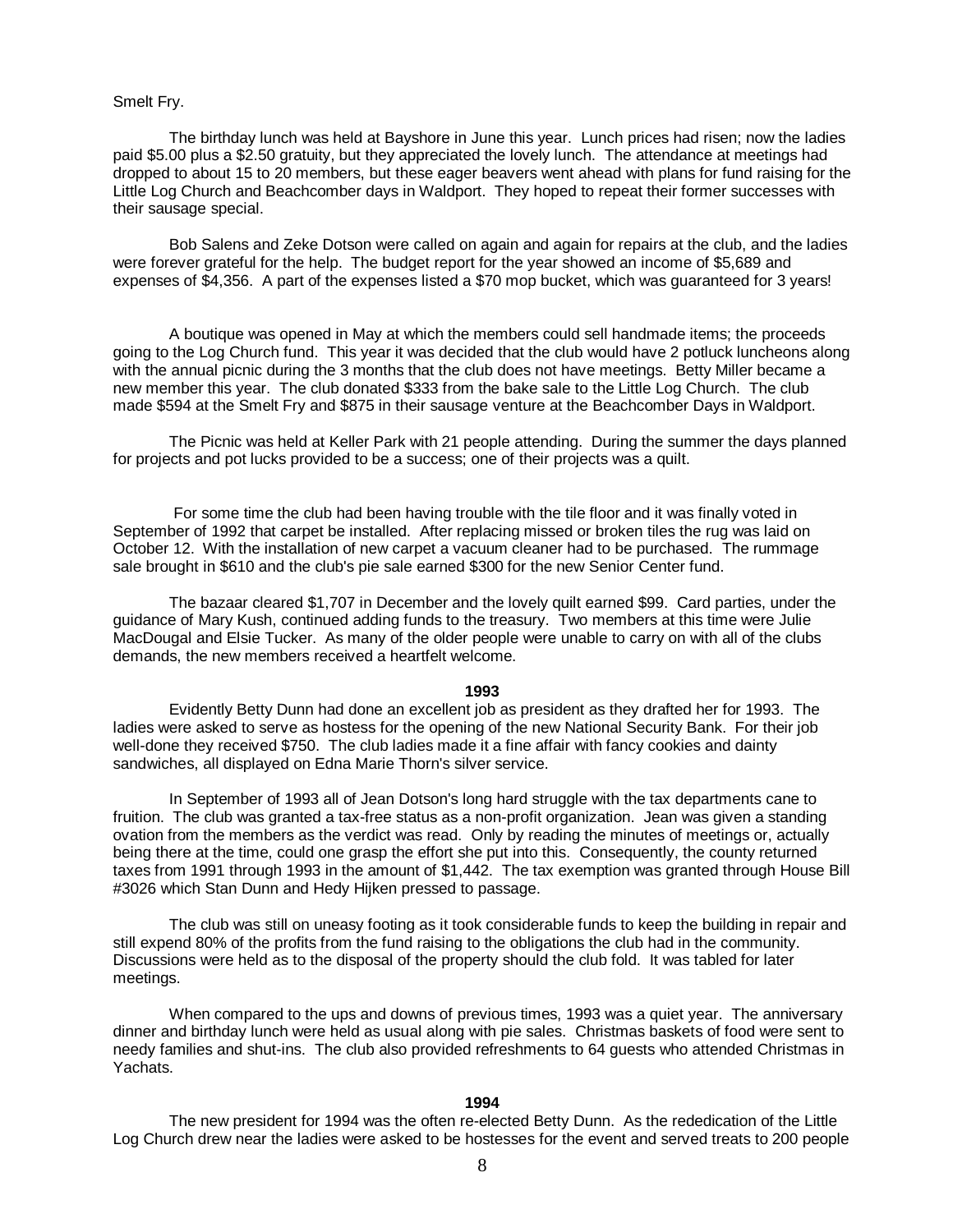# on March 12,1994.

The bazaar in December had cleared \$609, which was a good return as the attendance at meetings had dropped to 10 to 12 each week, a hard working group but limited in what they could hope to raise in the way of funds. Because of lack of interest, a flea market which had been planned was cancelled.

The raffle for the quilt which the ladies, Alice Stein, Lola Kraus, Maggie Schultz and Betty Dunn, especially, had worked so hard selling tickets for and the club had spent long hours fashioning gained them \$314.

As club membership was failing the club was happy to welcome Chickie Aievail and Vivian Toepfer as new members this year. The club purchased 4 bench kits to be assembled and donated to the Yachats Commons playground.

The Christmas bazaar earned \$1382 in December. This enabled the club to give \$100 to the South Lincoln County Resources, one of their regular recipients of help.

#### **1995**

The nominating committee presented the slate of; Pres. Betty Dunn, V.Pres. Betty Miller, Treas. Mary Kush, and Sec. Esther Taves. They were duly elected as officers for 1995.

The club voted to change their policy of not renting the building and decided on a fee of \$50 for 3 hours and \$15 for each additional hour and \$20 for using the kitchen for 3 hours. All accounts to be paid one half on day of reservation. Fortunately there was demand for use of the hall and there were many rentals that year. At this time the club donated \$350 to the Ambulance fund. A new fund raiser, the Easter bazaar, raised a welcome \$548.

Instead of the monthly potluck the ladies decided to go out for lunch on the regular potluck day. Perhaps they had tasted everyone's favorite recipes by that time as they had enjoyed them for so many years. By choosing a different restaurant each month they were able to sample different food from varied nationalities.

It was unanimously voted to raise the dues to \$10 per year. The fall rummage sale was a success with \$1415 net profit. The 69th anniversary dinner was a pot luck at the clubhouse. Four new members joined the club at this time: Judy Grist D'Ville, Anastasia, Anne Layton and Beverly Despain.

After a respite, of sorts, from building repair other than the cap blown off the chimney and minor furnace repairs, it was quiet. The process of raising and donating money never changed, however.

#### **1996**

The nominating committee proposed the slate of last year's officers to be the new officers for the year 1996, so Betty Dunn was the 'new' president. Evidently the members felt that she had the practice and know-how for the job.

At the 69th anniversary dinner the guests were entertained by Jim and Judy Grist D'Ville and Phil Shuster. In April Ollie Ward had a successful moving sale in the hall. Her last meeting before leaving for Vancouver was May 8th, at which time the club presented her with a plaque making her a lifetime member. Long after she moved Ollie supplied her famous pot scrubbers which continue to be sold at the Christmas bazaar.

Members spent the summer attending a garden party given by Anastasia and the annual picnic at Keller Park. It was announced that Deltie Stokes had had a stroke and Dorothy Nagle had lost the tips of two fingers after a misunderstanding with a lawn mower.

With the fall rummage sales bringing in \$860 and the Christmas bazaar netting another \$1,134 the club was solvent again.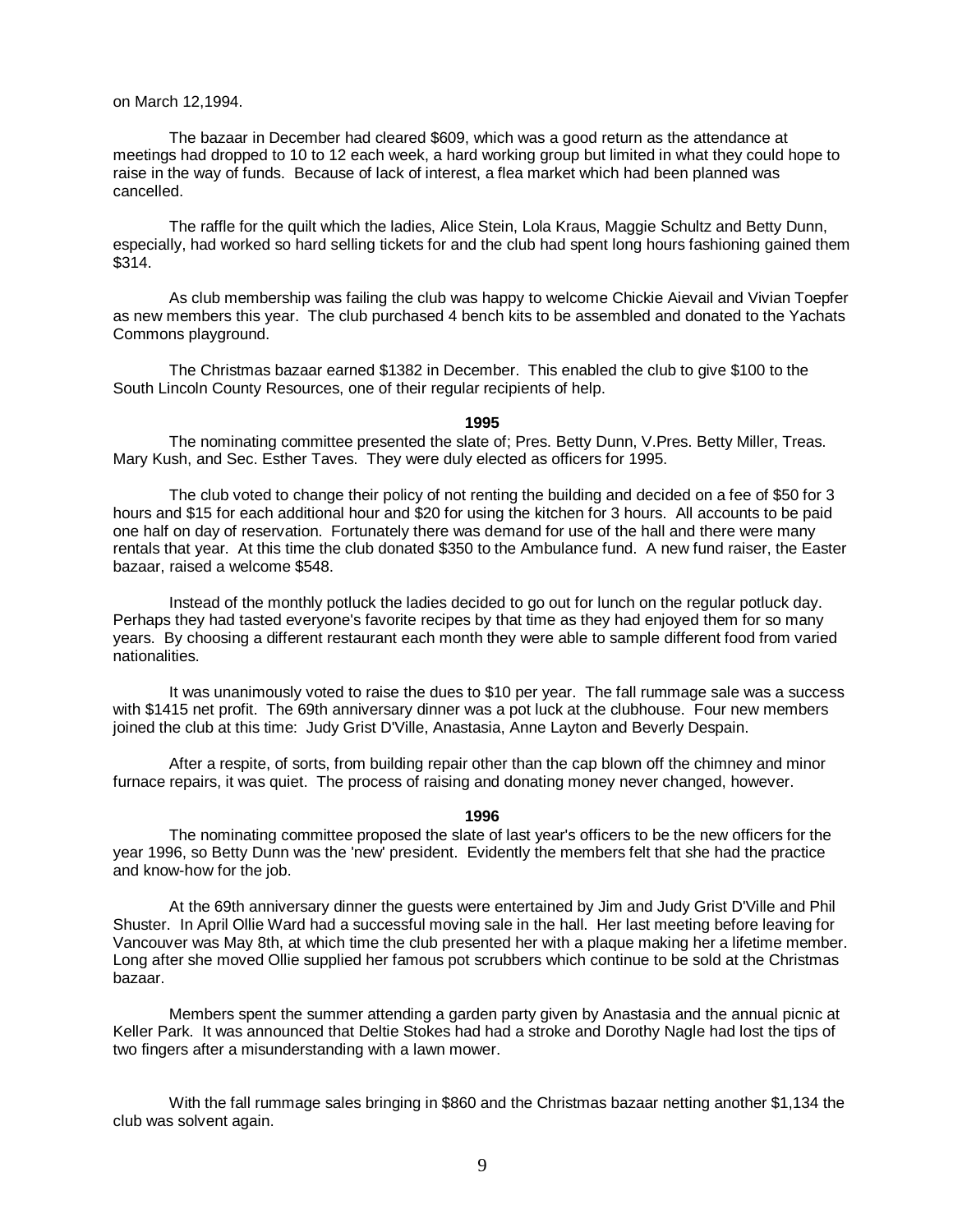**1997** 

1997 came in with a crash as re-elected president, Betty Dunn, reported one tree fell on the club and another on the wires. The power company removed the offending trees and limbs. Zeke Dotson and Ed Hoen discovered two holes in the roof and made necessary repairs. Luckily the club's insurance covered major repairs.

Charter member Sarah Railsbach passed away on January 10th of 1997. Twenty six people attended the 70th annual anniversary dinner. Dave at the Town Center Cafe catered the dinner.

 On February 19 a potluck dinner with a Valentine theme was held as part of the New Members drive. Six prospective new members attended and as a result Sharon Sinclair, Blythe Niskanen, Florence Whitney and Cornelia Lovejoy became members.

Ollie Ward's 100th birthday celebration was held in March with a St.Patrick's Day theme. The public was invited to the potluck and a good time was reported by all.

Maintaining the building proved costly again as the oil tank had to be replaced and painted...the cost \$425. That proved again that it isn't cheap owning your own building. The fall rummage sale netted \$615 which left little after paying for the tank.

The birthday luncheon was held on April 2nd at the Adobe; the rummage sale on April 26 and the annual garden tour at Janice and Jim Gerdeman's was on a sunny April 30th. In October Jean and Zeke Dotson purchased a new door for the east side of the building and Richard Springsteen installed it. At the bazaar in December Beverly Despain manned a new member table with an offering of free pie and coffee to anyone who signed up.

### **1998**

In 1998 President, Betty Dunn ushered in the new year. She and the other officers were duly reelected for the 4th year; Betty Miller, vice pres., Mary Kush, treasurer, and Esther Clarke, secretary. A benefit dinner was held for Matthew Shuster in February and the club raised \$2,949, another example of the club's helping where the need is greatest.

The 1998 birthday luncheon was held at Driftwood Shores. The spring rummage sale brought in \$793, for a partial refurbishing of the budget.

In the fall the Fire Department held a meeting to explain a ballot measure of concern to them; AARP gave a presentation on Social Security changes and a candidate's fair was held at the clubhouse.

The building was power washed, painted and given miscellaneous repairs by Zeke and Mel at a total cost of \$820. A grateful Ladies Club put a 'thank you' notice in the paper to show their appreciation. A generous donation from Dick and Vivian Armstrong made it possible to repair the rest room floor, with Dick doing the work.

The fall rummage sale netted \$946 and the Christmas Bazaar brought in \$1,475. Again the club provided refreshments for the Christmas in Yachats fete.

#### **1999**

1999 started with Betty Dunn and her stalwart officers being re-elected. The Anniversary dinner took place in January. In February a Valentines theme 'New Member' dinner was offered with 15 ladies joining the club. Beverly Despain was given a 'Thank You' for all her successful work. Eloise Canfield and Deltie Strokes were honored by being proclaimed and promoted to Lifetime members as of the 1999 club year.

The rummage sale earned \$950 and the leftover items were donated to the Seventh Day Adventist for their annual giveaway program.

At this time the PUD informed the club that a new electrical service system was badly needed. They cited that a new pole must go in ASAP. Betty met with Dave Johnston who quoted a figure of \$500 to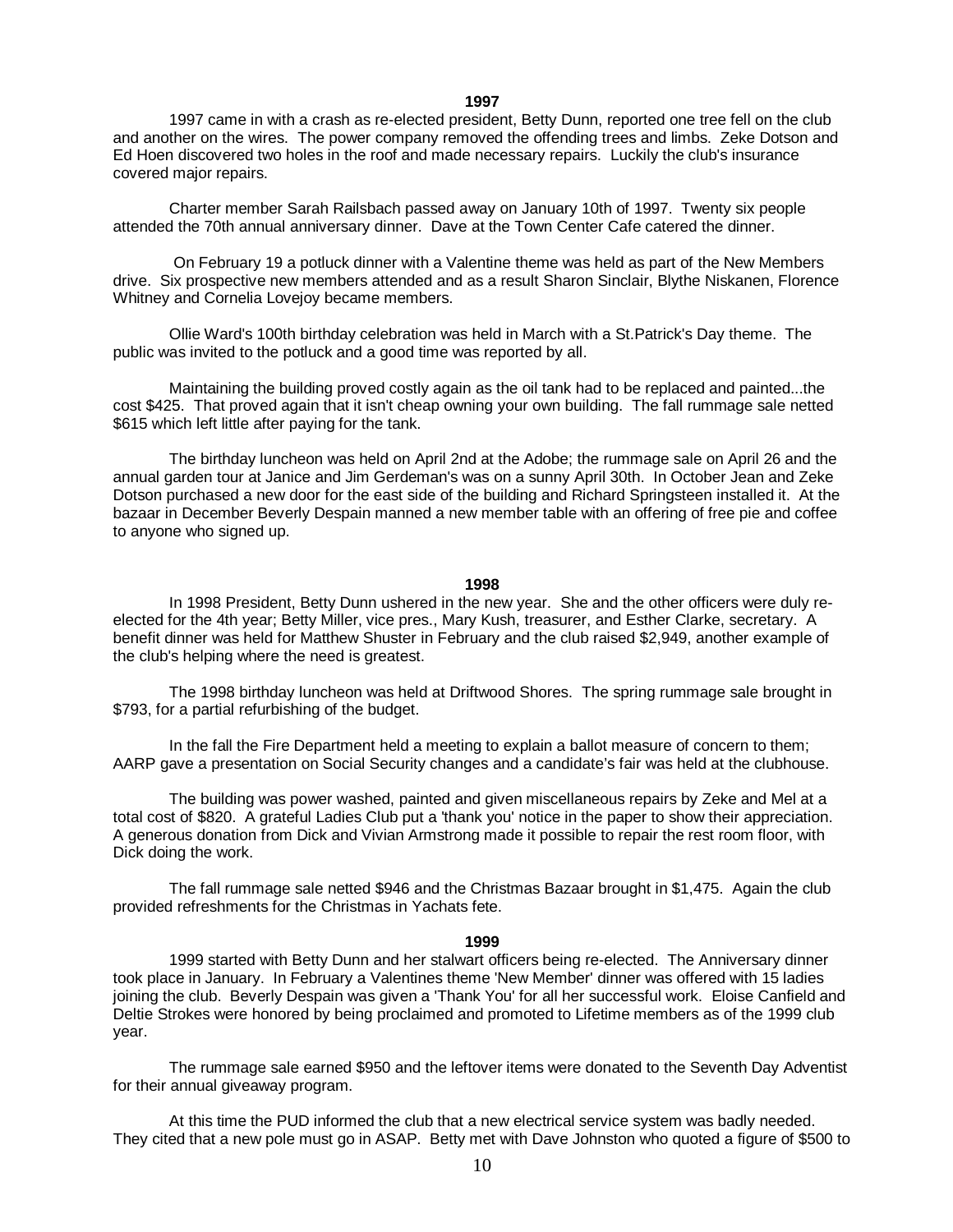do the club's portion of the new service.

A TV and 4-head VCR were purchased with the idea that the members could hold exercise classes and it would be possible to show movies after the meetings. Unfortunately, nothing transpired as planned and the club now has a like-new TV set and VCR.

For the first time the club participated in the 4th of July La De Dah parade. The club marched in the parade and then proceeded to the club house for cookies, pie and ice cream. Thus the pie and ice cream social was born.

To advertise the club events a bulletin board was installed on the front of the hall.

The Ladies Club became a member of the Yachats Chamber of Commerce this year.

Edna Marie, one of the early members of the club, and her husband Stan celebrated their 50th wedding anniversary.

The rummage sale and the Christmas bazaar raised a combined total of \$3,100. It was a very good year!

#### **2000**

In January of 2000 Florence Whitney was elected president. Her reign started with no water in the ladies restroom, an unpleasant reminder of things to come. The party who did the repairs was given a chef's knife in lieu of cash.

The 73rd anniversary dinner was a gourmet affair catered by Heidi Chester of "In the Knight's Kitchen", who served Lemon turkey and roasted red potatoes, followed by chocolate raspberry bundt cake.

A complete new slate of officers started the year 2000. Along with President, Florence Whitney was vice pres. Beverly Despain, Treasurer Betty Dunn and Secretary Jodi Sones. Beverly Despain planned and organized a dinner in January which netted 3 new members: Nina Toepher, Margie Laur and Agnes Marchant. On a sad note, Betty Dunn's mother passed away in August.

The insurance was paid at a cost of \$578. More was to come as the supposedly 'new' furnace which the club had bought 12 years earlier was really 18 years old by then. So. at a cost of \$2,500, the club bought a new furnace. Due to the dirt and dust in the hall from the removal of the old and installing of the new furnace the clubhouse needed a complete commercial type cleaning. Luckily it cost the members only a \$250 deductible on a \$2,175 cleaning bill. With so much carpet area it was deemed a bargain.

Rummage shoppers found many bargains at the spring rummage sale and the club made \$1,071. Soon after that there was High Tea and fashion show bringing in \$831 which was donated to the fire department to help allay the cost of a new defibrillator.

The year 2000 was also the first year that the ladies had a pie and ice cream social on both Memorial Day and the Labor Day. The pie sales made \$290 and \$264 respectively. Again the ladies donned their most gorgeous hats and marched in the Lah De Dah parade, passing out homemade cookies to lure the parade watchers to the pie social which made \$632.

The club went into full swing in the fall and raised \$889 at the fall rummage sale and an astounding \$2,351 at the Christmas Bazaar. The year ended with the Christmas party and the Winter in Yachats celebration where the club provided refreshments and the Sweet Adelines performed.

#### **2001**

With the coming of the New Year the nominating committee finally came up with a reluctant slate of new officers. Florence Whitney offered to serve one more year as club president. Beverly Despain was selected as vice-president. Yvonne Wulff as secretary and Betty Dunn as treasurer completed the officer list. Finding volunteers to run the office became harder each year. Thankfully, many of the members served again and again.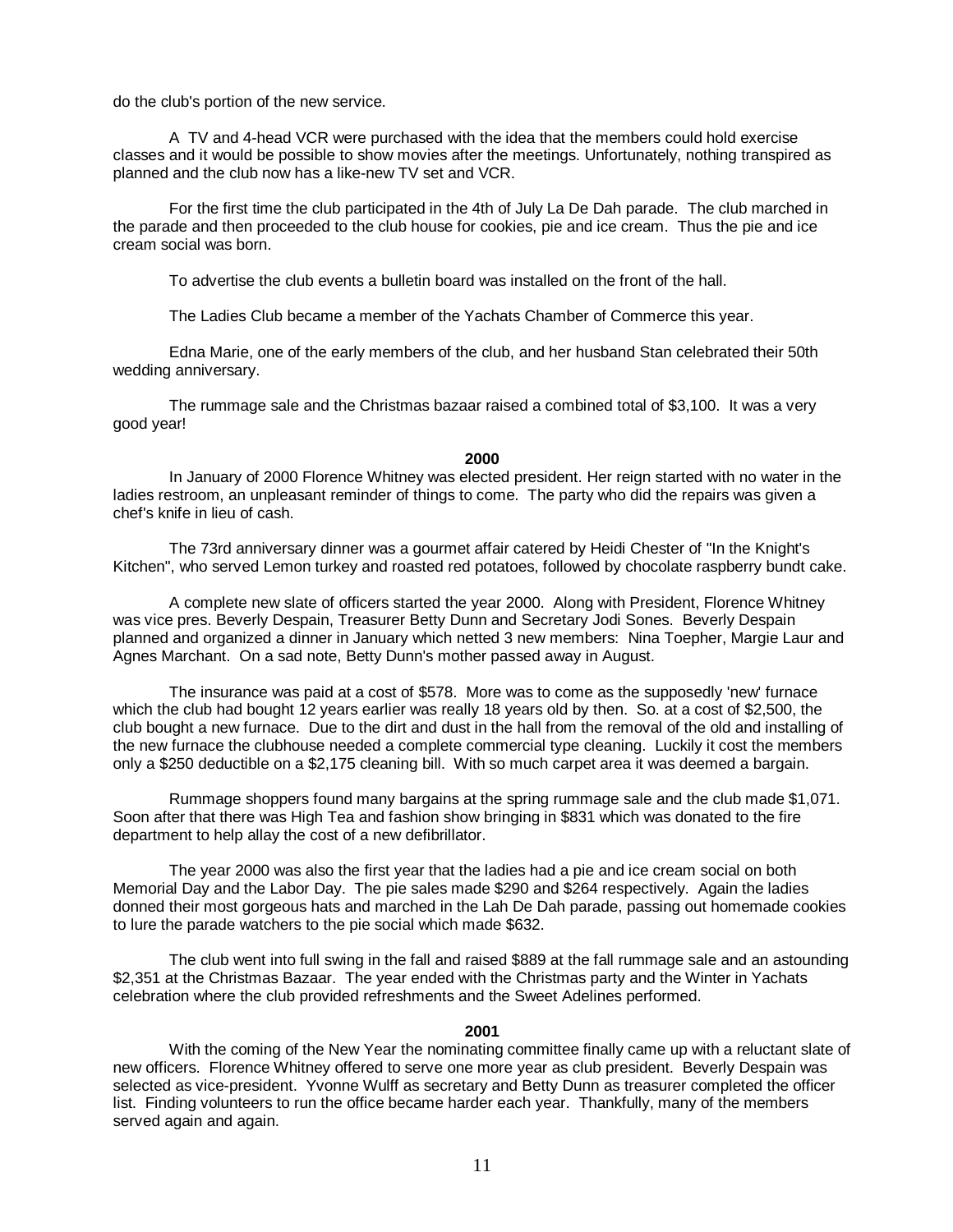On the 31st of January a dinner was held for spouses and children of the members. The new meeting schedule called for a potluck luncheon on the first Wednesday of the month with the club meetings being held on the *remaining* Wednesdays. It was agreed that the club-house would be for rent for birthdays, receptions and family gatherings.

Once again the question of adequate insurance arose. The ladies voted to raise the insurance coverage to \$173,000.

Florence appointed the new committee chairmen: Betty Dunn rummage sales, Betty Miller, name tags, Violet Young, publicity, Marie Jelen, historian. Betty Jenness and Esther Clark, dining room, Alice Stein and Betty Miller, auditors, Florence and Jean O'Hearn would continue as poster and sign producers. Sharon Sinclair continued as Secret Sister overseer.

 Interest really began to grow around the Diamond Anniversary celebration set for January 2002. Betty Jenness was placed in charge of the dinner arrangements. In March the yearly birthday lunch was held at Lovejoys in Florence with the usual gift exchange and the revealing of one's secret sister.

Judith Macdonald thanked the club for the \$500 donation for the new health clinic in Yachats and the club voted another \$100 towards the firemen's fireworks fund.

Kate Brown reported on the proposal to offer a \$500 scholarship to the Waldport girl graduate who is interested in a career in health care or teaching. As it was too late to qualify for this year Florence appointed a committee of Kate Brown, Janice Gerdeman and Yvonne Wulff to gather more details on the action.

As Cornelia Lovejoy and Jodie Sones wee unable to serve as trustees, the board of trustees consisted of Judith MacDonald, Jane Harrell, Agnes Marchant and Betty Jenness.

Kate announced that the scholarship would be handled most favorably through the Lincoln County Foundation which has all the information applicable to requirements from both the student and the donee.

In May sad news hit the club. Beverly Despain's husband had been fatally injured in a car accident in Waldport. Beverly and Gail had always been active in the community and were known for their help and generosity. Flowers were sent in consolation by the club.

The new cart arrived for the chairs, which helped in clearing space for activities and much neater clubhouse.

Betty Jenness and Truth Sickles put out a call for at least 20 pies for the July 4th pie and ice cream social. This proved to be an inadequate supply as they were all gone 2 hours before the advertised time of 3 p.m.

As all of the Forest Parks are now charging fees for day use the ladies decided to take Agnes up on the offer to hold the annual summer picnic at her place. The weather was very cooperative and 40 people took part in food and fun.

After the 3 month summer recess the ladies returned to be told by Betty Dunn that the Christmas bazaar was coming up and members were urged to continue on handiwork projects now. She also presented the bad news that the plumbing was still under par.

Beverly brought up the idea of a tour of Christmas decorated homes to raise money. The club thought this a novel project and voted to have the tour on December 20th. It was planned for participants to meet at the clubhouse for light refreshments prior to the tour. Receipts of this venture, \$480 was given to the health clinic.

The bathroom repairs cost \$695, a bit less than had been anticipated. The plumbing still had a few glitches. Betty Dunn made a motion that the cost of the plumbing be moved into the building fund.

In November it was decided to build gingerbread houses and trains for sale at the bazaar. Blythe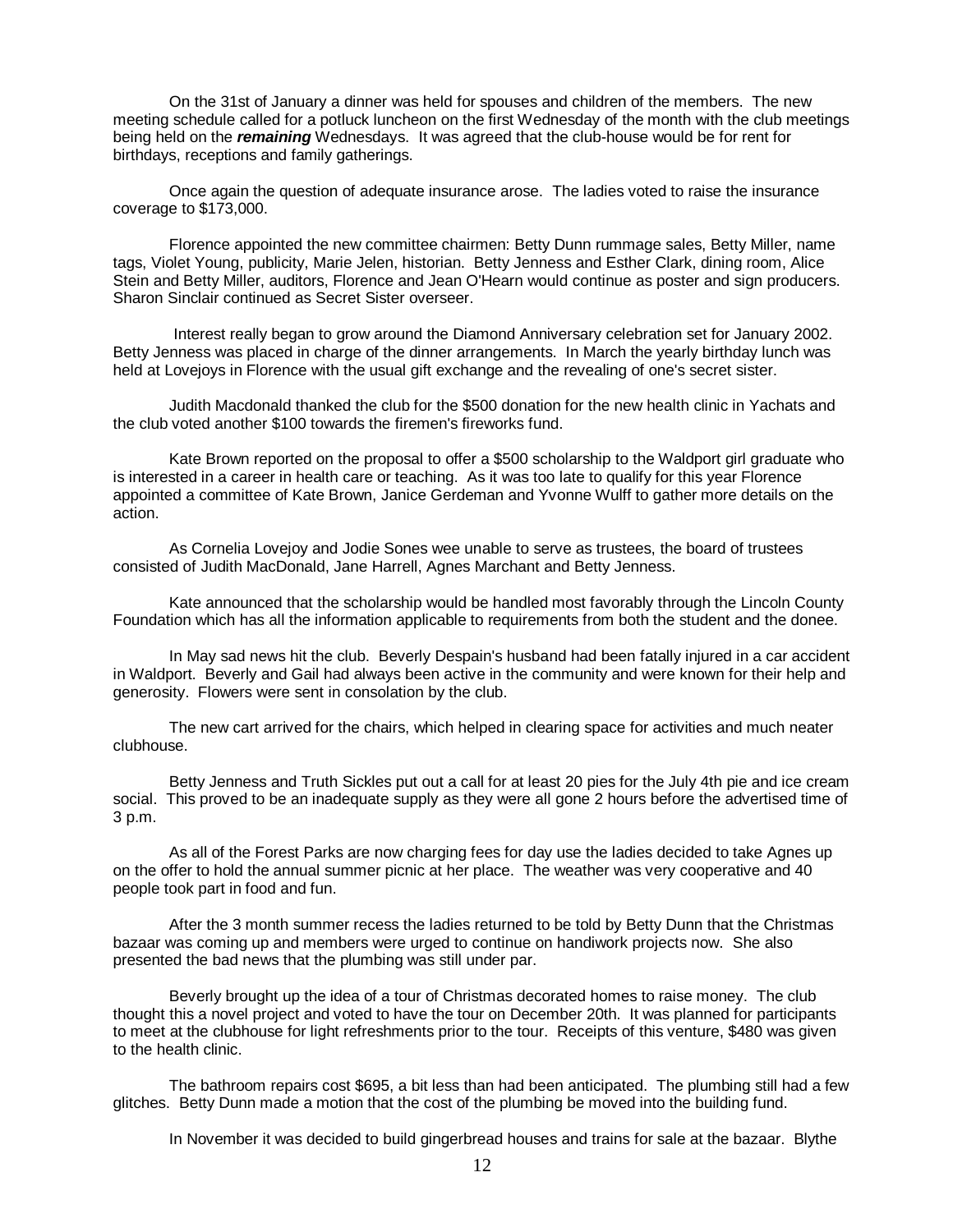Niskanen offered to cook lunch for the rummage sale. The sale this fall netted \$1,370. At this time the club gave \$200 donation to the South Lincoln Resources which had done remarkable work in the area in helping needy families.

The members prepared for the bazaar in the cold, dark building as the power was out in the area. Betty Jenness gave a report on the anniversary dinner and it was agreed to have the Job Corps cater the dinner at a cost of \$8 per plate.

In spite of the weather the Christmas bazaar netted \$1,677. Good news as there was more work on the plumbing and the recalcitrant dishwasher began to fight back, taking a layout of \$369 more dollars.

Sue Ann Bradley approached the club with the idea of gathering donations from various businesses in the surrounding community, gifts to be presented at the anniversary dinner. Betty Jenness and Agnes Marchant volunteered to help her.

The Christmas tour of homes proved successful and the club was able to donate \$480 to the Yachats Clinic. Several of the members acted as hostesses in the 9 homes which the good people opened for our enjoyment.

When some of the ladies visited the Heceta Head lighthouse, the cookies looked familiar, which well they should; they were our Christmas leftovers from the Yachats Christmas celebration.

The intensive canvassing of the community provided a pleasant surprise. Each of the members who attended the dinner was guaranteed a fine gift, from paintings to glass floats, and salon certificates. The diamond ring which Sue had received from Diamonds By The Sea was won by Blythe Niskanen.

The decorations in yellow and green were arranged by Beverly and Agnes with Agnes supplying miniature models of her prize winning candles. A beautiful arrangement of flowers donated by Waldport florists decorated the head table. Florence presented each of the ladies a beautiful anniversary key chain. All of the 68 members and guests present felt that they had been in attendance at a very special Occasion. Not many women's clubs could boast an unbroken record of 75 years and very few could say the club owned its own building.

### **2002**

Betty Dunn was called back and duly elected president for 2002. The other officers that were installed at the January  $9<sup>th</sup>$  meeting were 1<sup>st</sup> Vice President Betty Jenness, Co – treasurers Sue Ann Bradley and Lee Delco and Yvonne Wulff continued the Secretary duties.

The ladies approached the new century with optimism as their coffers were showing a healthy rebound. They were still basking in the results of their beautiful Diamond anniversary dinner. This event, with its exchange of outrageous gifts, is one of the highlights of the year for the club. Sue Ann Bradley and crew had received a generous response from area businesses and each lady who attended the dinner received a fine gift. What a birthday!

Sara-Young Valdivieso became a member and our cleaning lady. Truth Sickles was also added to the rolls.

The Club lost two members at the beginning of 2002. Ollie Ward, a long time and dearly loved member, passed away in Vancouver, Wa. She was the one who crocheted so many pot scrubbers for bazaars. Lifetime member Delta Stokes passed away on January 18<sup>th</sup>. The Stokes family donated many items for the upcoming rummage sale.

The Yachats Health Clinic sent the club a heartfelt 'thank you' for the \$485 donation.

The club voted to extend a life time membership to Maggie Schultz.

The trustees are still in deep water over the dishwasher… can't get the soap to dissolve.

Jean Dotson informed the members, that as the club has tax free status, it cannot vote on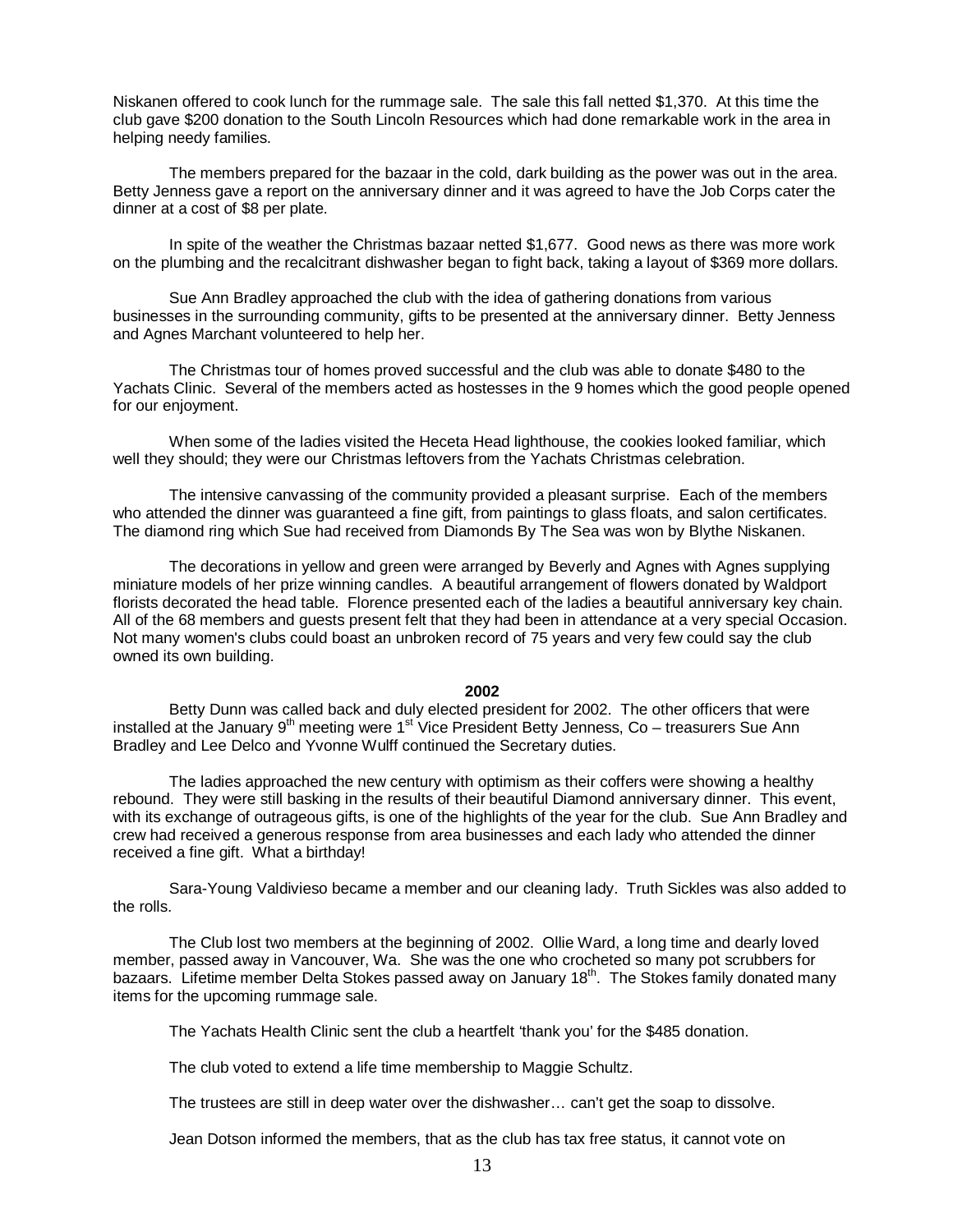applicants who want to join the club. As of February 27, 2002, we will discontinue the practice of voting on new members.

The birthday luncheon was well attended and held at Shirley's in Newport. For the rummage sale Florence Whitney, Beryl Johnson and Esther Clarke will take over the kitchen duties.

Two members left the club because they moved away. The club was sad to see Beverly Despain and Lou Rhodes leave.

Angie Parcel, Connie Kohlruss and Alice Ash were welcomed as new members.

The scholarship committee is securing applicants from any Waldport girl grad who plans to go into teaching or medicine. Florence Whitney moved that we set aside \$500 from the rummage sale for this purpose. The club voted to include home-schooled graduates and those who completed their GED to apply for the scholarship. The rummage sale had netted \$1,179.

During the problem era with the plumbing and the dishwasher the water bill soared. After a request for reimbursement was made the city sent the club a check for \$585 which was deposited in the building fund. The club reciprocated by donating \$100 to the fireworks fund.

As those who came before had found, maintaining and operating a building is expensive. Now a new stove was necessary and Betty Dunn found a replacement for \$269, with a guarantee!

Agnes Marchant received the logo from Florence Whitney and assembled the promised anniversary buttons.

Annette Howarth, Clarie Good and Zira Kahl were sworn in as new members and welcomed to the club.

There was a question about the thin fillings in our pies, so it was suggested we be more generous if we wanted our pie reputation to remain intact. Pies had become a fine moneymaker. The pie socials were the meeting hub for many old friends and new ones.

With all work and no play, dullness sets in so this year the ladies spent a delightful afternoon visiting a llama farm up the Alsea River.

When the meetings resumed in September Jean Dotson took over the role of secretary at the resignation of Yvonne Wulff. To achieve a neater record of the minutes it was decided all minutes would be typewritten. A recorder would be used at all meetings to facilitate typing. Anyone wishing to speak would identify herself at the microphone. The outlay for the three summer months was \$1,154 but was covered in earnings from the three pie socials with \$200 left over.

Plans were made for the rummage sale in October and a request was put out for donations from the public. At this time arrangements were discussed for the program and refreshments for the Opening of Christmas in Yachats event which starts at the Little Log Church and ends at the clubhouse. The Sweet Adelines were considered for the program. As sole provider the club will limit treats to cookies and beverages.

When Truth Sickles suggested a planter box for the front of the building, Rotha Lampman, she of the beautiful yard across from the clubhouse, offered flowers for the display. Sandy and Richard Canova gave the building a good cleaning before painting it yellow with soft green trim…what a difference and what a donation. They received a dinner at the Adobe.

Will Reed helped the ladies with their stuffed animal project. It was to have been a money making project but many of the pet makers could not part with their newly-acquired animals.

Plans were being made for the Christmas Tour of Homes. Sue Ann Bradley contacted Bernie Church who promised to drive the guests to the decorated homes in exchange for a gift to the Kidswim. A committee of Sue, Chairman, Truth Sickles, Lee Delco, Agnes Marchant and Florence Whitney was appointed for the tour.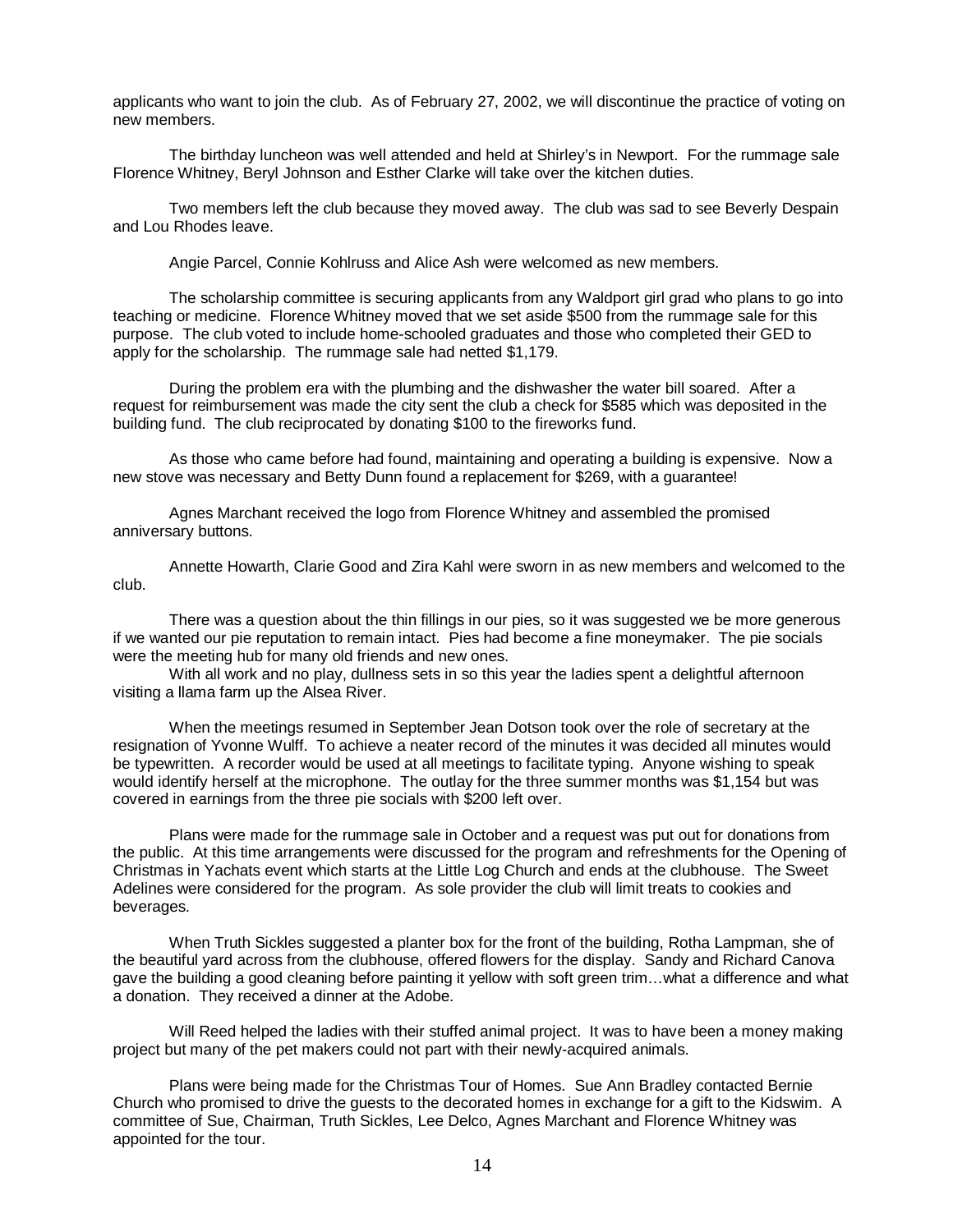Florence Whitney leaned how the League of Women voters conducted their forum and Edna Marie Thorn and Truth Sickles offered to assist with the upcoming event at the club.

The nurse practitioner from the Yachats Clinic explained their operation and advantages of their heath care.

The rummage made the club \$1,013.

Alice Ash's daughter, Jan Fields joined the club.

The bushes on the eastern and southern sides of the property were in dire need of pruning. The neighbors to the south wanted to build a shed so the overhanging bushes needed removal. It was decided to have them cut to the ground and then trimmed yearly. Betty explained that they must be hauled away, also. The trouble with the water line was an ongoing thing and a plumber was called in to remedy the leak. Such is life at the club.

Attendance at the meetings had risen to 18 to 20 per meeting compared to an 11 to 13 earlier. Sue Ann Bradley continued on plans for the Christmas Tour of Homes and had a list of 9 decorated homes.

The problem with the neighbor's tree overhanging the club house continued. He would not allow the club to cut off any branches. Consequently one branch broke and fell through the roof.

The club increased their annual donation to \$250 for South Lincoln Resources.

Florence Whitney suggested that the members pay for their lunches at our money raising events. Some had taken advantage of the free lunch and pie and had 3 pieces of pie. She reminded the members that this defeated our aim, making money for our donations. Truth Sickles made a motion that we pay for our lunches and it passed.

Florence Whitney reported that a former member, Helen Oxley, had passed away in Nevada. She had been active in the club for many years and was a regular volunteer at the library.

Sue Ann Bradley reported on the Christmas Tour of Homes. Because of the beastly weather the night of the tour, attendance was low. Sue Ann reported ticket sales of \$185 and donations of \$200. This amount went toward the scholarship fund. Several ladies served as host at the various homes; included were Betty Jenness and her sister Merribeth, Connie Kohlruss, Yvonne Wulff, Betty Dunn and Agnes Marchant. Sue Ann hosted the guests at the club.

The bazaar, along with the tour gleaned \$2,488. The drawing for the ceramic angel, made by Jan Fields, was won by Les Beard. This probably made a nice gift for some lady. The leading money makers at the bazaar were linens, kitchen, bakery, knitting and horn of plenty.

The club was invaded by gremlins as four juveniles attempted to set fire to the building. After discussing this with the fire department the club decided to leave the solution to the parents and fire department. Two of the culprits wrote letters of apology.

Bert Harley, a retired surveyor, was able to supply three corners on the property, but the brush was too dense to find the southeast corner. As the club needed improved wiring the PUD stated they would take up the issue as a new pole had to be installed.

**2003** 

The slate of officers for 2003 was installed at the January  $8<sup>th</sup>$  meeting. They were: Betty Jenness, President, Yvonne Wulff, Vice President, Connie Kohlruss, Secretary and Lee Delco and Sue Ann Bradley, Treasurer's.

This new group inherited all the plumbing problems including dripping faucets and a \$1,000 insurance bill.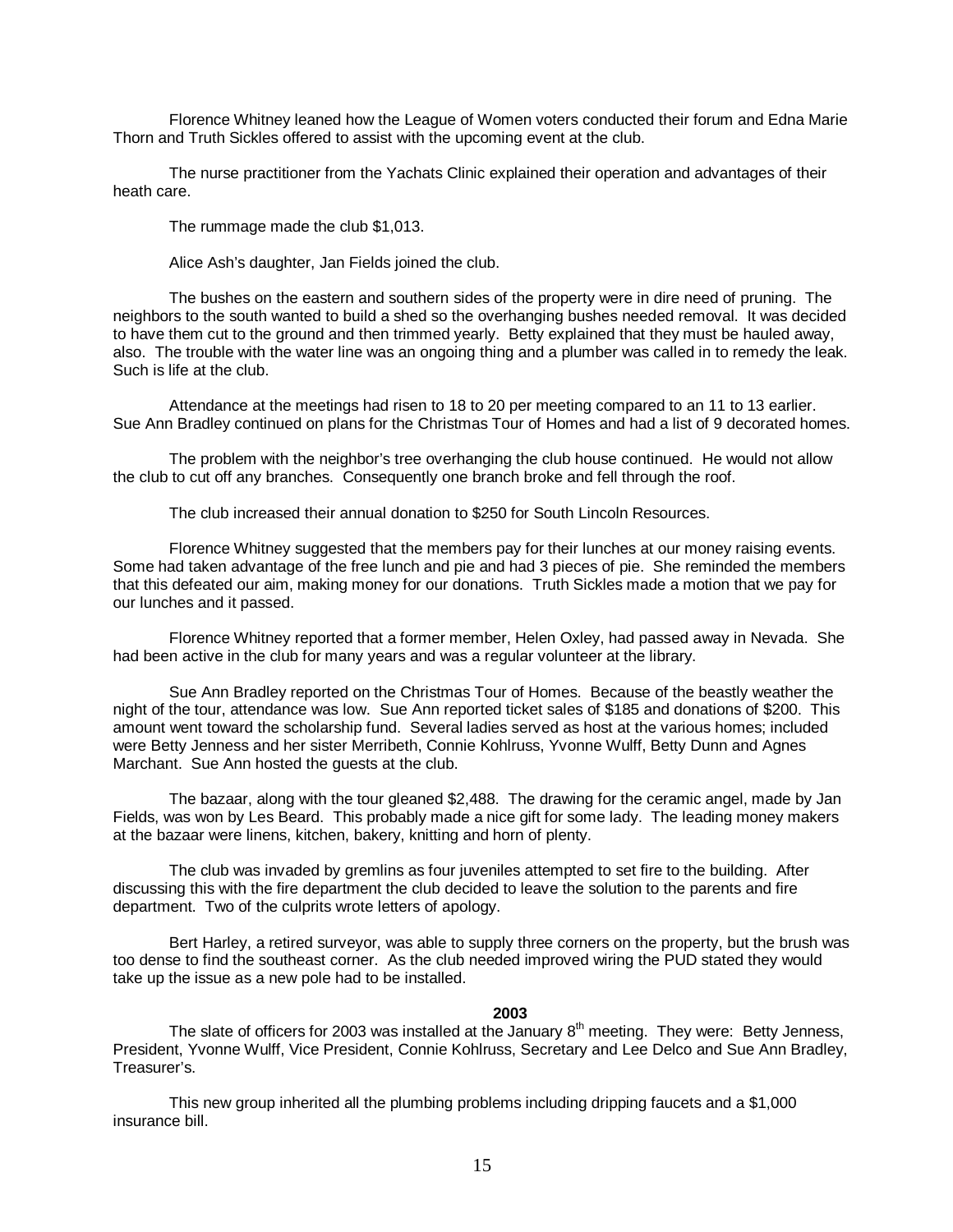Florence Whitney request that fewer people go into the kitchen while serving is going on seemed to be the answer to the crowds in the limited space.

Betty Jenness announced that the Job Corps will cater the annual Anniversary Dinner: Choice of prime rib or chicken. The usual gag gift exchange will take place.

Amelia Jesinghaus and Sharon Armstrong were sworn in as our newest members in January and Carolyn West joined the club in February.

The club added \$500 from the Christmas Tour of Homes to the original \$500 already pledged to bring the scholarship fund, with interest, to \$1,018.

A Mexican dinner was planned for March 5, the club dinners are very popular with the local people and are well patronized. The rummages sale is set for March 22. Marie Jelen and Agnes Marchant had suggestions for the birthday luncheon and the club voted for the Firehouse in Florence.

The Mexican dinner brought in \$565 prior to expenses. The rummage sale netted \$1,101 with the kitchen having the largest profit, \$339. Linens and household articles were favorites, also.

The PUD informed us that they would not charge the club for the new meter. They also agreed to consult with our electrician to inform him of what is required in the installation.

Connie Kohlruss resigned her position as secretary as she is going to work full time at the Job Corps. One of our newest members, Carolyn West volunteered to take over the duties. Zira Kahl volunteered for the needed caller position. E-mail addresses were being listed for better communication.

Jean Dotson has been doing our taxes and mentioned that we had made a profit of \$1,490 this year. The Yachats Youth and Family group asked for a donation and Berry Dunn moved we donate \$250 which was done.

Elva Philp was welcomed to the club as a new member.

The club, again was given a chance to enjoy the Gerdemann Gardens.

Esther Clarke and her daughter, Eileen Diehl, donated a beautiful red and white quilt. It will be used in a drawing at the Christmas bazaar.

Alice Ash is recovering from her recent surgery. The members wish her well. Jerry Delco, Lee's husband, has built a new storage unit, with shelves for bazaar items. Betty Dunn moved that we give him a \$25 certificate to the Adobe as a thank you.

After some questions about holding raffles, Betty Dunn did some research and found that we are allowed to have raffles as long as we document closely what we do.

\$100 was donated this year to the Yachats Fireworks fund.

Yvonne Wulff gave us an update on the four candidates applying for the scholarship. After a full review it was decided to award a \$1,000 scholarship to Sarah Thompson of Yachats. Betty Jenness will present the award at a school assembly. Agnes Marchant suggested that money received from the quilt raffle would serve well as scholarship money. Betty Dunn made a motion to that effect and it was so voted.

The annual picnic will be held at the park on the River Road.

Fund raising events were in full swing: The carved wooden rooster donated by Shirley's garnered \$46 and was won by Richard Sharpless. The Memorial Day pie social brought in \$348 and the quilt raffle is up to \$180. The July  $4<sup>th</sup>$  pie social earned \$947. There were 65 home baked pies and the supply was gone an hour earlier than planned. The Polka Dots donated \$100 to the scholarship fund and there was an anonymous donation of another \$100. The Labor Day pie social made \$296.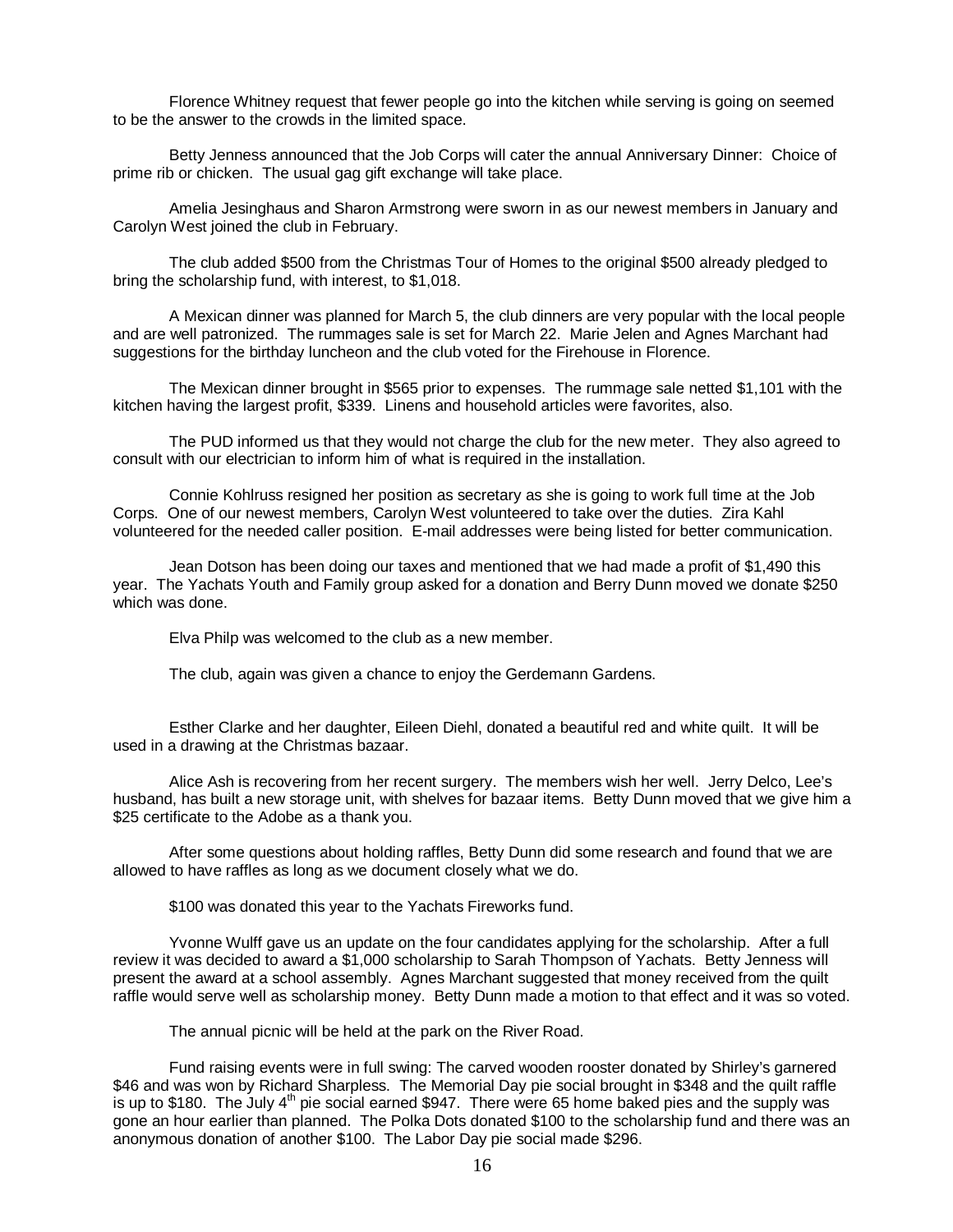In honor of Stan Miller (husband of member Betty Miller) the club donated \$50 to the Yachats Ambulance Fund.

Eileen Diehl and Judy Guetter were sworn in as new members.

Carolyn West and Truth Sickle will co-chair the Christmas Tour of Homes this year. Vivian Toepher gave lessons in stamping and the ladies made more note cards.

Not wanting to short change new members who came to the club late in the year, Alice Stein moved that these dues be paid in January. It was also decided that members could buy 3 items prior to Rummage sales day. Truth Sickles's motion that members receive one piece of pie and coffee/tea at rummage sale functions was passed.

Jan Livingstone joined the club in October.

The club made a \$100 donation to local area fire departments for booklets to educate children in fire safety. The nominating committee, Truth Sickles, Agnes Marchant and Lee Delco presented the slate of candidates for 2004: President Betty Jenness, Vice President Truth Sickles, Sue Ann Bradley and Betty Dunn, Secretary Carolyn West and Treasurer Elva Phip.

In answer to a request the club donated \$250 to South Lincoln Resources, a selfless volunteer group which helps many needy people each year.

We took in \$1,188 at the rummage sale and the 2003 Christmas Bazaar brought in \$2,625 which was \$355 more than last year. Sandy Canova, ever trying to improve the building moved that we put 1/3 of the earnings from the 2 rummage sales and the bazaars into the building fund. It passed unanimously.

As too many demands were being made on the members' time it was decided to cancel the Christmas Tour of Homes this year. Violet Young and her daughter, Sara, will sing Christmas songs at the bazaar. Sue Ann Bradley reports a hefty, \$1,135.50 in the quilt raffle fund. The members voted to add additional money to give a \$1,500 scholarship this year.

M.E. Cross was sworn in as a new member in December.

It was voted to give \$250 to the Fire Department and \$250 to the Ambulance fund.

# **2004**

The 2004 officers were sworn in at the January 14 meeting. They were Betty Jenness President, Sue Ann Bradley and Truth Sickles Vice Presidents, Elva Philp Treasurer and Carolyn West Secretary. In January we were informed that our neighbor east of the clubhouse planned to sue the club for trimming the hedge. Nothing developed and the bushes grew back prettier than ever. Zira was headed to Washington State to visit her family and was happy to deliver out scholarship quilt to the winner, and to bring back pictures for our history book.

The club agreed to make Rose Oliver, a longtime member, a life member.

Beryl Johnson, M.E. Cross and Zira Kahl were handed the iffy task of getting insurance for the club. Marie Jelen asked for help in gathering articles pertinent to the club which she might use in the history book; she soon had volunteers.

Work continued on the Jeans quilt (our current scholarship fund raiser). The appliqués are done..now they must be sewn together. Our president's sister, who has stepped in to assist at our fund raisers, is in the hospital with a ruptured appendix. Betty Jenness has gone to be with her during her recovery. Carolyn West and Edna Marie Thorn are also on our sick list this week.

Elva Philp explained that she could make a tri-fold brochure with a short summary of the club's activities and community participation. Amelia suggested that more attention be paid to former and new officers at the anniversary dinners and thought they should be recognized and seated at the head table.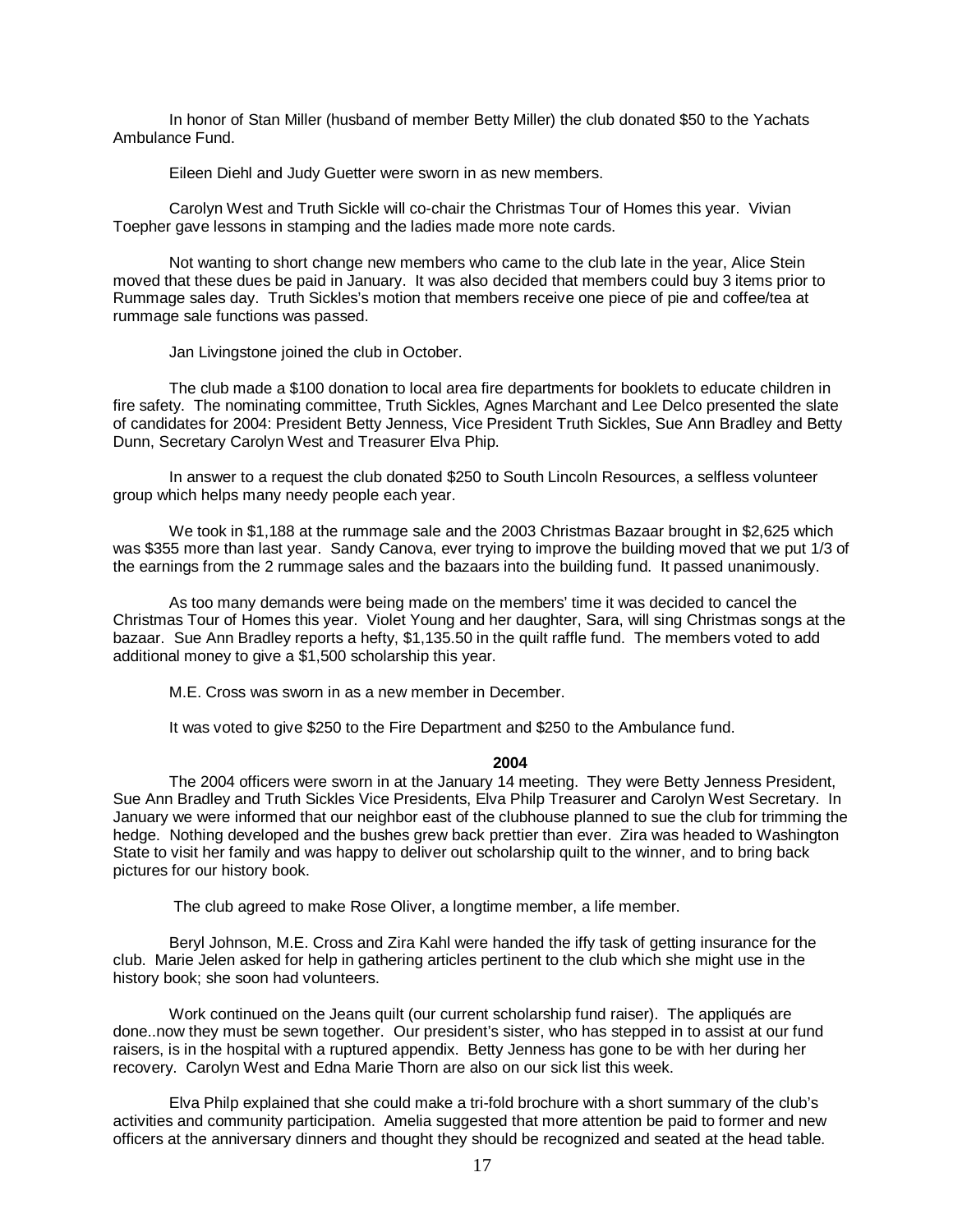The club decided to do so at the next anniversary dinner.

Work progressed on the Easter baskets, bunnies and treats for the Spring Bazaar. Elva reported that Allstate offered the best insurance for the money, so the club dug in and sent \$964 for the years premiums.

Mary Kush, one of the longest enrolled members of the club, had a heart attack. Cards have been mailed to members who have not paid their dues. If no response is received they will be removed from the rolls at the end of February. Our plate supply has dwindled and it was suggested that everyone check their cupboards to see if a plate went home with a leftover piece of pie.

A porcelain doll, made by Jan Fields, has been added to our scholarship raffle. The drawing for that and the quilt will be at the Christmas Bazaar. Agnes Marchant has completed the Club History from 1980 up to January 2002.

The 2004 Birthday luncheon is set for March  $3<sup>rd</sup>$  at Driftwood Shores in Florence. April 21 is the date of the Gerdeman garden tour.

Jean Dotson made a motion that at the end of each quarter, if our checking account is over \$3,500 we should deposit \$1,000 to the building fund. It passed easily as funding the building has always raised questions about using our resources in this way.

Our little friend, Chickie Aievail, is now in a care home in Florence.

In April 2004 a discussion was held about omitting the spring rummage sale as the club made only \$867. This was left open for further ideas. The Easter Bazaar was much more successful with returns of \$1,566.

Vivian Toepfer fell and has a fractured vertebra. She will be confined to her bed for 2 to 4 weeks. Truth's motion that we discontinue the Spring rummage sale passed. The leftover Easter baskets were delivered to My Sisters Place.

The club picnic was held on August  $4<sup>th</sup>$  at the home of Elva Philp and Carolyn West and thanks to their pre-planning it was easily moved into their big garage and out of the rain and wind. Sue Ann Bradley encouraged members to bring baby pictures and much laughter was the result as guesses went wild. Who today looks most like their baby picture???

We received the sad news that Sandra Canova, a active member and staunch backer of the Ladies Club, passed away in Arizona from leukemia. As Sandy was so involved in improvements for the building the club voted to change the fund name to the Sandra Canova Memorial Fund. \$100 was sent to the leukemia foundation and another \$100 was deposited in the building fund in her memory.

The scholarship for this year was awarded to Katie Selvog. We are gratified by the splendid reports from former award winners as they each show such promise.

The problem of voracious pests in the footings called for tests to be made. After reviewing prices it was decided to have The Killers take care of our Powder Post Beetles. The cost was \$1,000, with a 10 year guarantee and yearly inspection.

The July  $4<sup>th</sup>$  pie social made \$1,730 (before expenses) and the 92 pies were sold out prior to 2:00 o'clock. The ladies rode and walked in the La De Dah parade and like the Pied Piper of yore brought the pie hungry crowd home.

Things began again in September with the Labor Day pie social which made \$426. After the tsunami instructions by Frankie, Betty Jenness designated tasks to several volunteers should such an event occur. Everyone got to participate when a practice drill was held on a meeting day. The Ladies are ready should we all be together at the club during a real event.

Violet Young and Jean O'Hearn offered the club the use of a 6 foot table at the Arts and Craft show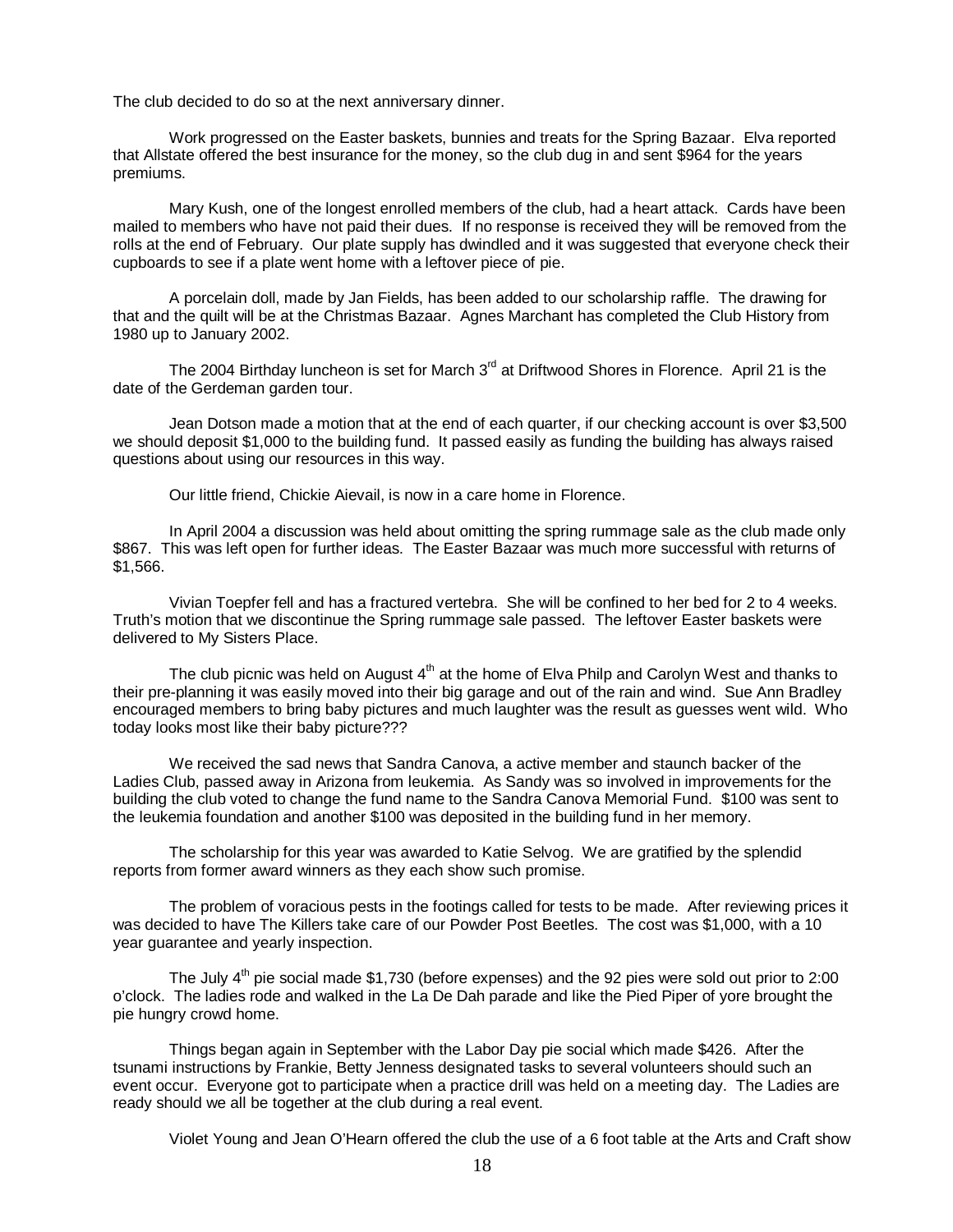in November. We will be able to offer a preview of the Christmas bazaar.

The 2 day rummage sale in October brought in \$1,505, a nice return on free merchandise.

Tom Coyote gave his time to teach us how to make Dream Catchers and told us of the native American legends regarding them. His pay? One pie.

We received a request from the South Lincoln County Resources about a needy family and Betty Dunn moved that we send them \$350. This was done.

Beryl Johnson is ill and is receiving treatments for cancer. Truth Sickles, the happy girl is moving to Seattle. We will miss her.

The subject of lending club equipment from the building came up again and it was voted that items would be removed only if it was a club function.

Ruth Niedhardt was sworn in as a new member in October.

Jean and Zeke Dotson made the generous donation to the club of 125 five place settings of dinnerware. The club had been struggling to get enough plates for the dinners; now the problem was solved and the donors received a big thank you.

Richard Canova donated \$200 to the building fund. David and Drew Rieseck donated a used electric range for use in the kitchen.

Over \$500 was made for the Little Log Church at the Lasagna dinner. You can always count on the community to come out for our events.

The club made \$270 at the Craft on the Coast show. Jean and Violet offered use of the table for next years show.

Betty Jenness contacted the Job Corps and they agreed to serve the anniversary dinner on January 19<sup>th</sup>. Alice Ash offered one of her paintings for a money raising raffle. It pictured a barnyard scene and was very well executed. Plans were made for our Christmas party and gift and secret sister exchange.

Esther Clarke and Eileen Diehl donated their unsold children's quilts to My Sister Place. Betty Miller made a motion to donate \$250 as well as the quilts. The club was in the Christmas mode and donated \$500 to the Ambulance service and a \$50 donation was given to the Yachats Youth and Family program. Elva was given \$200 for her basket project.

The Christmas Bazaar was successful, earning \$3,224 which included \$605 in sales from the increasingly popular gift baskets. This did not include the money earned from the quilt raffle which met about 2/3 of the \$1,500 needed.

Betty Jenness asked for volunteers to work the rummage sale. Kate Brown, Sue Ann Bradley, Betty Miller, Agnes Marchant, Zira Kahl, and Amelia Jesinghaus offered their help.

#### **2005**

The new officers for 2005 were installed on January  $12<sup>th</sup>$ . Betty Jenness continued to serve as President, M. E. Cross was Vice President, Sue Ann Bradley 2<sup>nd</sup> Vice President, Elva Philp Treasurer and Carolyn West Secretary.

Florence Whitney, on behalf of the Trustee Committee, reported the roof was not good. It is sadly in need of repair. Jan Fields moved that we set aside the earnings from the February dinner to be used on a kitchen update. Elva moved that the lunch money from the bazaars go toward the kitchen improvements.

Zira is still in Portland at Providence hospital. She must undergo therapy 3 hours a day. Many of the members have gone to visit Beryl and are glad to report she is feeling better.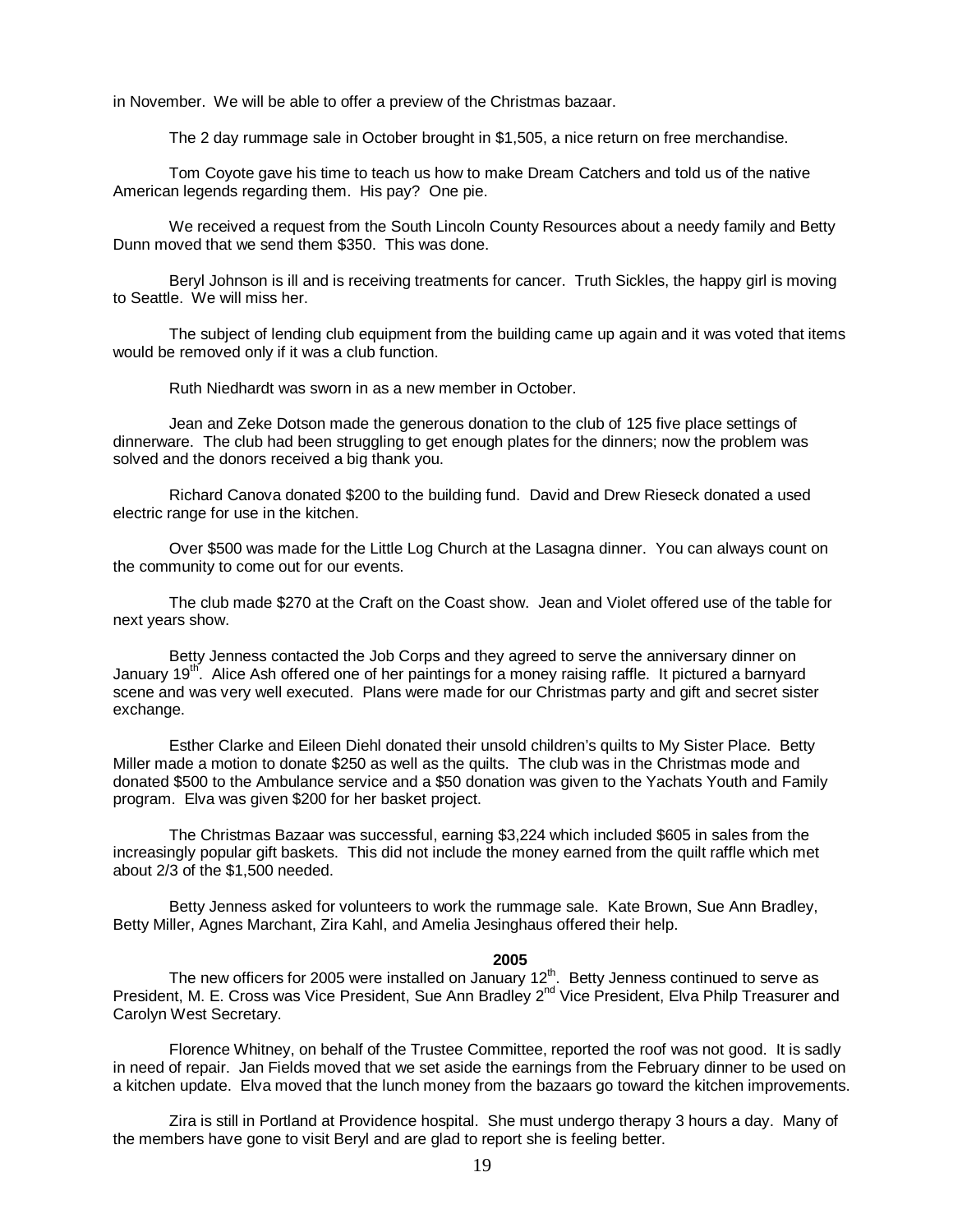Fran Perkins, Ginny Alexander and Diane Freeburg joined the club as new members.

The club voted to have the denim quilt professionally quilted as it is cumbersome and hard to sew through.

The groundwork for a quilting class was laid with Diane Freeburg, an avid quilter taking the lead. They plan to meet twice a month. The meat loaf dinner went over big with the public and raised \$639 toward the kitchen fund. Joe West presented a bid of \$9,000 to update the kitchen.

It was voted to have the birthday luncheon at the Adobe on March  $23^{\text{rd}}$ . The cost will be \$10.95 each. Kate has dated the Rummage sale for April 31<sup>st.</sup>

The members were saddened on hearing that Beryl Johnson, our much loved friend and member had passed away. A celebration of life was held at the Presbyterian Church and the club sent a bouquet for the occasion.

Linda Gilbert joined the club as a new member in March.

The Spring Craft sale brought in \$2,192.

February, March and April were months of ailments. Ray Sinclair and Richard Bradley were in the hospital, Paul Toepfer was in rehab, Violet's husband had toe surgery, Betty Dunn had a long lasting fight with the flu, and Betty Jenness fell and fractured her shoulder and will be incapacitated for some time.

Yachats City Park asked for a donation so the club gave \$250 for a park bench. Joe West and John Philp offered to help on the ham dinner along with Jan Fields, Jan Livingstone, Elva Philp, Fran Perkins, Betty Miller, Carolyn West, Amelia Jesinghaus and M. E. Cross.

We lost another longtime member in the spring. Mary Kush passed away. Money donated in Mary's name was designated for the kitchen update fund and more than \$275 was collected.

The ham dinner was fine as ever but attendance was low and the club only realized \$455.

Jean O'Hearns husband, Larry, passed away. A card and flowers was sent. There was good news; Zira Kahl is due home on May 10<sup>th</sup>. Welcome home flowers were sent.

The scholarship committee reviewed the applicants for this year and the club voted for Melissa Ghiglieri.

Another of our old-time members passed away, Alice Stein. She had taken a deep interest in the club since joining in 1983. She died of a massive stroke following brain surgery. She had donated her personal things to the club and the sale put \$1,747 into her memorial fund. At the suggestion by Zira, it was voted to put money from the Alice Stein fund toward the purchase of a new stove. This was approved.

The Lions Club asked for a donation to their Firemen's potluck Benefit. The club gave \$25. It was decided to hire someone to clean the clubhouse at \$10 per hour, Edna Marie Thorn said we need a new vacuum cleaner and all agreed.

Sandy Dunn and Sandy White joined the club and were sworn in as new members.

More woes in our health department. Fran Perkins is down with a herniated disc and Huck Huckins is recuperating at home.

Sue Ann Bradley coordinated a rummage sale in July that made \$918. M.E. Cross thought that some people were baking up to 8 pies for our pie socials and recommend that any pies over 2 should receive reimbursement of \$2 per pie. It was so passed.

The annual pie socials continue to be good money makers. A review of receipts showed the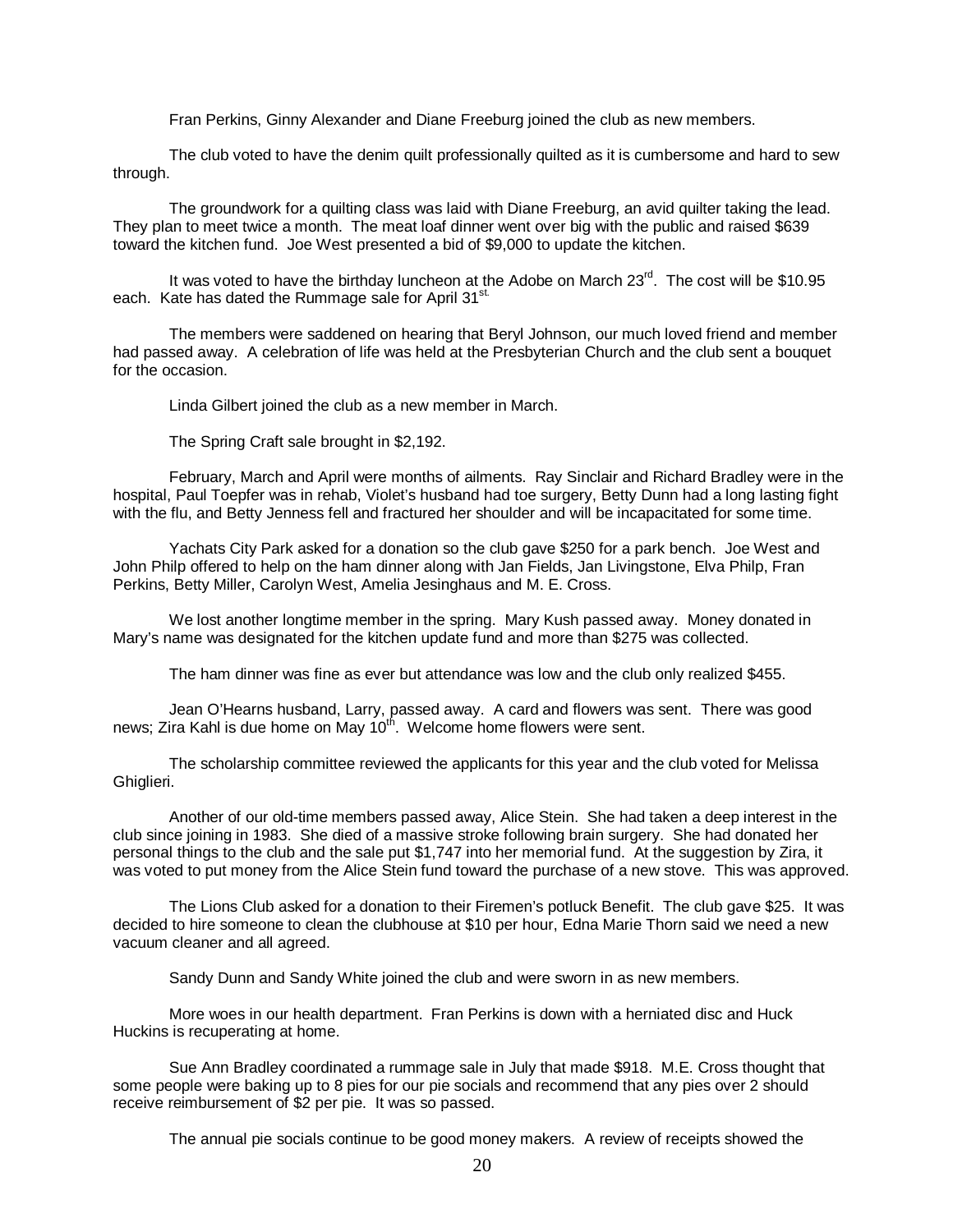following: Memorial Day \$410, July  $4^{th}$  \$1,879 and Labor Day \$755. As usual our 90+ pies made for the  $4^{th}$ of July sold out earlier than planned.

Diane Freeburg moved that we transfer the \$500 we had received from the sale of the Blue Willow dishes into the kitchen fund. This was done.

After a discussion the ladies decided to prepare and serve the Celtic dinner at the Commons on November 11 – 12. Much of the food was donated so that cut down on our expenses. The wild weather on the night of the Dinner kept people away but the club made \$2,500 for the 2 nights with 28 people helping. There was a good supply of huge onions left over so Florence peddled them to members for 25 cents a pound. This ended up being a really **BIG** project, but a good money maker. The club applauds and thanks all those that planned and worked on the event.

Esther Clarke and Eileen Diehl made a wall hanging to welcome those who come to the club. A clever idea and beautiful workmanship from them, again. The bathroom wall hangings they made are also a nice addition to our décor.

Florence Whitney found enough soup bowls to fill out the new dishes. It came at a good time as stew was selected as the main fare for the Christmas bazaar. We are entering our busy season, Sandy Dunn agreed to coordinate the Anniversary dinner on January 25<sup>th</sup>, the Christmas pot luck, gift exchange and election of officers is December 14<sup>th</sup> and December 9<sup>th</sup> the club acts as hostess to the Little Log Church Winter in Yachats celebration.

It was agreed that the Christmas bazaar would be held for 2 days, the first weekend in December. Gingerbread houses were made again this year. The bazaar was well attended and the club netted \$5,245. It is gratifying to have people from the valley tell us that they would never skip the Yachats Ladies Club Bazaar.

We received a thank you letter from the Salvation Army for our \$1,000 donation to them for work in the Katrina disaster. A donation of \$350 was made to the South Lincoln Resources. Betty Jenness announced that the club made \$300 at the craft show at the commons.

No meetings will take place the weeks of Thanksgiving and Christmas. Elva explained that a review of our funds showed we had sufficient money to more make donations this year. We gave \$250 to My Sisters Place, \$250 to Food Share and \$500 to the Yachats Ambulance fund, \$50 to the Yachats skate board project and \$50 to the Yachats Youth and Family group. The unsold gingerbread houses were donated to Samaritan House.

The furnace had new ailments, but the repairmen knows the route now so it will be repaired soon. Sue Ann and Richard Bradley had the misfortune and frightening experience of 2 trees falling on their house in a storm. They are currently housed at the Fireside Inn. Agnes fractured her pelvic bone in a fall at her home on Christmas Eve and after 4 days in intensive care is now at the Newport Rehab facility for a lengthy stay.

#### **2006**

We start off the new year with a new slate of officers. Carolyn West President, Betty Jenness Vice President, Darline (Huck) Huckins 2<sup>nd</sup> Vice President, Sandy Dunn Secretary and Elva Philp Treasurer.

Profits from the Lasagna dinner will go to help the Sweet Adelines finance their trip to San Francisco where they have been chosen to represent Oregon and compete.

Sharon Sinclair has offered to organize a family night once a month at the club. The question came up again as to what per cent of our money should be donated and the only stipulation is that the members may not profit personally through their membership. Another \$211 came in from post bazaar sales.

The group working on the lap blankets for the Kiwanis Children's' Burn Center in North Bend, Washington has completed 11 blankets. Their goal is 21. It was voted to hold the birthday luncheon at the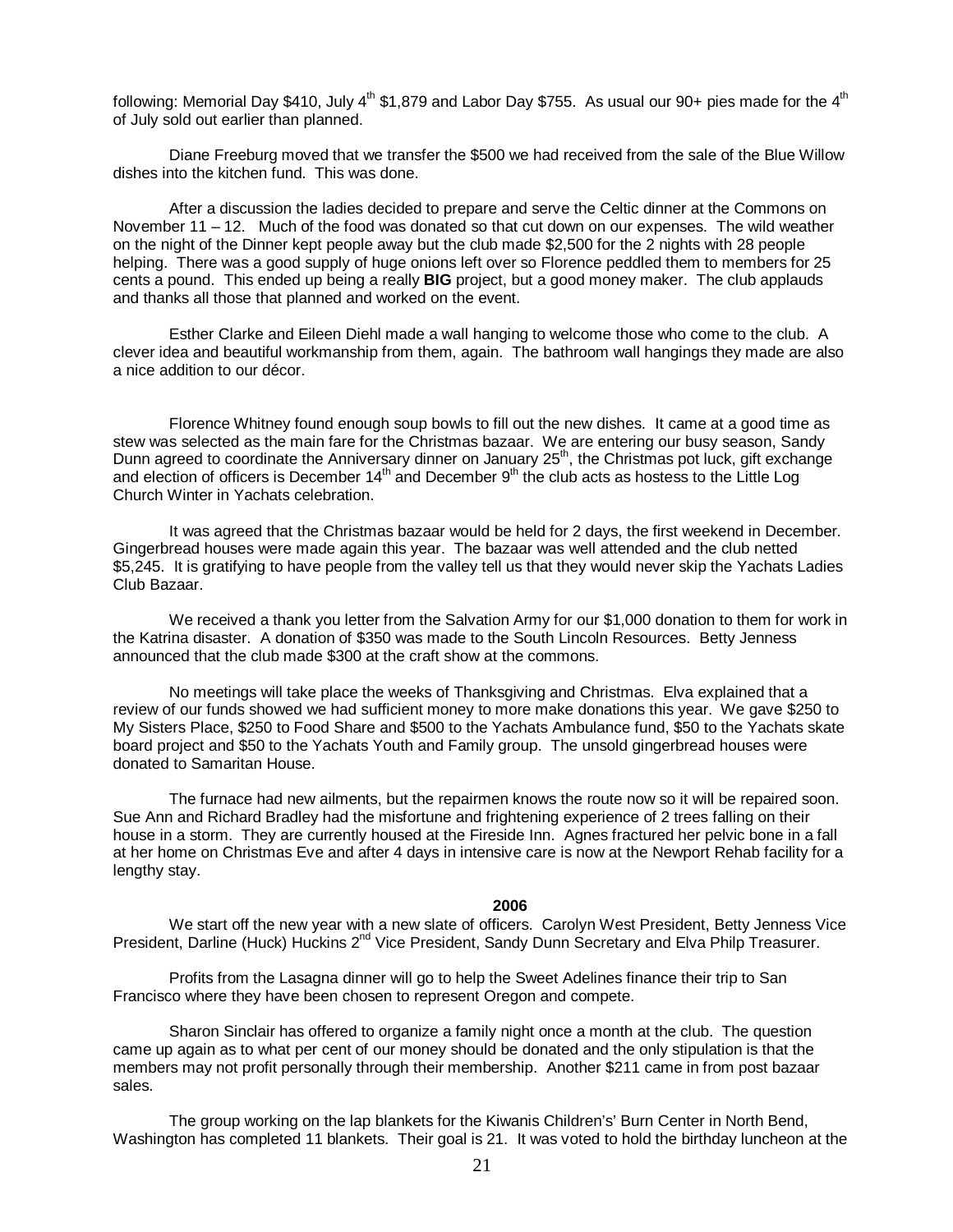Adobe gain with gift exchange not to exceed \$10.

Jan Fields is in the hospital in Corvallis following surgery. Agnes is out of rehab, but confined to home for now.

Edna Marie made a motion that the club should vote on all personal use of the club because of extra maintenance costs and conflicting dates. It was passed.

We continue to have building woes. The water heater started acting up and refusing to heat water and the furnace needed help. The water heater was replaced at a cost of \$516 and the furnace repair bill came to \$500.

The club was the recipient of a computer from Betty Dunn and Ray Meehan gave the club a printer/scanner/copier. Betty and Sandy Dunn will be the technicians who set up the computer station.

Sue Ann Bradley asked that the Red Hats be given permission to use the building and the club approved. Huck Huckins suggested a meat loaf dinner on June  $17<sup>th</sup>$  and then a Barbecue lunch on August 19<sup>th</sup>. That met with approval as family events have become a popular spot to visit friends.

Sales at the rummage sale held in conjunction with Yvonne Wulff's sale, brought in \$94 for the Alice Stein fund, \$71 from crafts and \$170 for rummage. The lap quilts pile has grown to 31. Huck Huckins is checking with My Sister's Place to see if they have need of the extras. Later we were informed that they did not need them. So it was decided to sell the extras at the Spring Craft Bazaar.

The birthday luncheon was set for March  $22<sup>nd</sup>$  at the Adobe.

Carolyn White was sworn in as a new member.

Everyone is collecting their best recipes for a new fund raising cookbook to be published this year. Sandy Dunn has made an appeal for top recipes.

When the idea of having a rummage sale came up Zira suggested that we not accept rummage at the door nor ask for public donations. Poor quality items and too much clothing caused a clean-up problem in the past.

Jennifer Reinhart finished quilting the raffle quilt and what a lovely job she did. Pat Hopkins, a friend of Florence Whitney, generously donated \$100 to the kitchen fund. 12 Easter baskets were sent to My Sister's Place. Merribeth, Betty Jenness sister, donated a sewing machine to the club.

The Lasagna dinner earned \$510 which went to the Sweet Adelines as promised. Zira moved that all the proceeds from the bazaar and rummage sale luncheons go in to the kitchen fund. It passed unanimously.

The scholarship committee: Huck Huckins, Claire Good, Edna Marie Thorn and Carolyn White presented profiles on four applicants and the club selected Jaleen Morris, who plans to attend Linfield College and pursue a degree in educations. Huck Huckins will present the scholarship at the Waldport High assembly on June  $8<sup>th</sup>$ .

Betty Evans joined the club in April and Clara Wangsness was welcomed as new member in May.

The club was asked for use of the club for a private individual fund raiser and decide not to offer financial support but would put a jar out for personal donations.

Our ever present, ever on the job chef, Florence Whitney, was voted the Volunteer of the Year by the Yachats Chamber of Commerce. Congratulations. Betty and Sandy Dunn provided treats at their new home after the May  $10<sup>th</sup>$  meeting.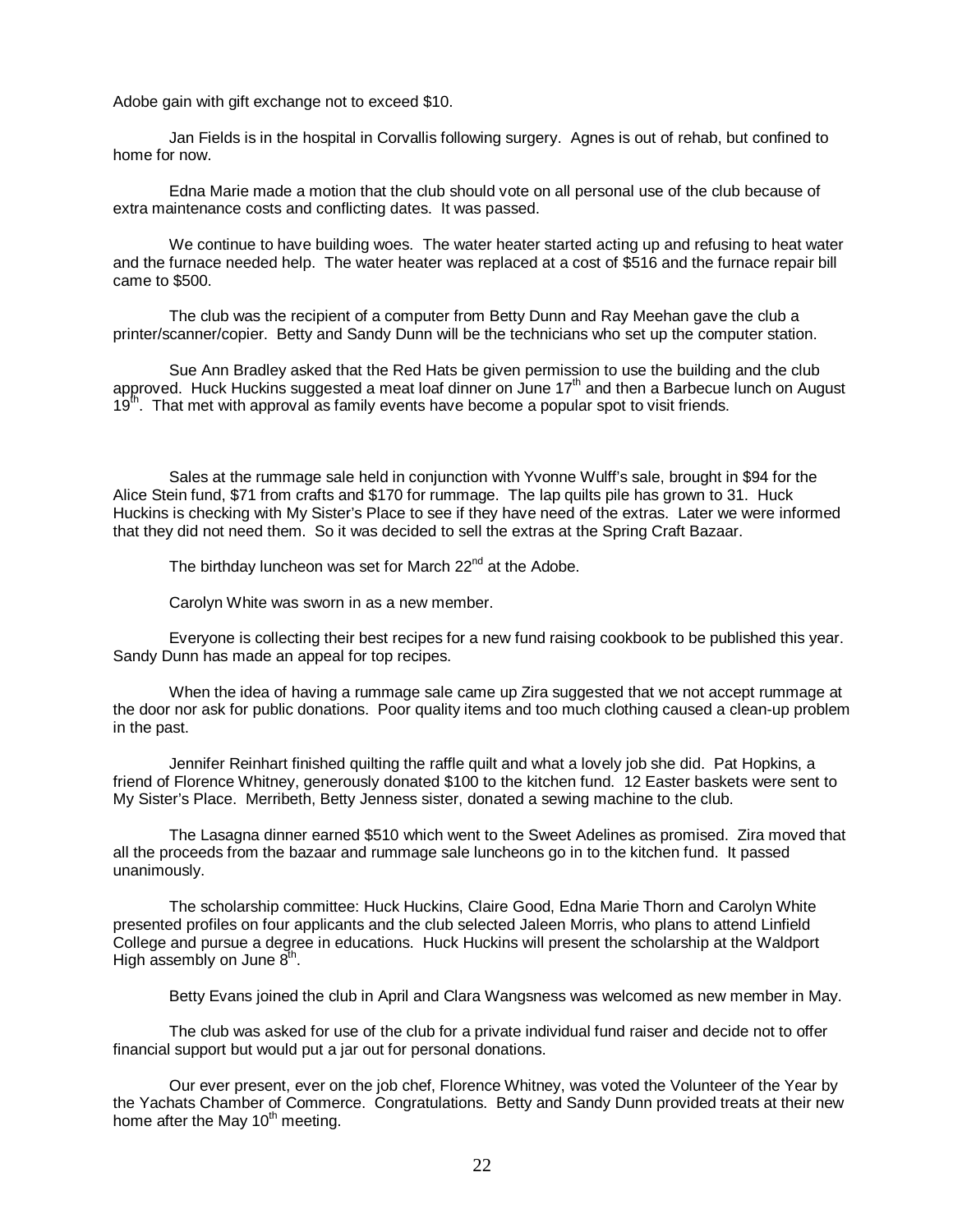The Spring Craft Bazaar took in \$411 at the luncheon and \$1,814 in the craft department. Funds are starting to come in on the scholarship quilt raffle.

Following a motion by Zira it was decided to sell brownies along with pies at the same price as the pies. A trial run would show if this is popular. Results: brownie sales did not seem to impact the pie sales so it was decided to continue with brownie sales at future pie socials.

Summer events included a meat loaf dinner that offered the patrons a chance to visit with friends and neighbors and raised \$525. The  $4<sup>th</sup>$  of July pie social made a hefty \$1,863. The 103 pies were sold out by 2:00 p.m. The flags that Richard Canova brought for us to sell did not attract public interest, none were sold.

Thanks were given to Carolyn West and Elva Philp for the use of their home and lovely yard for the annual picnic in August.

In September, Mary Bosch and Phyllis Hepp were sworn into the club by Florence Whitney.

Zira Kahl's able leadership is evident in the progress made with the quilt raffle ticket sales. Huck Huckins, Zira Kahl and Sue Ann Bradley have been selling tickets at the Yachats Sunday Market. Sue Ann Bradley and Agnes Marchant had a good day selling at Ray's market. Agnes Marchant and Betty Dunn sold tickets at West Coast Bank in Waldport and Sandy Dunn sold at the Bank of the West in Yachats.

The club was invited to serve lunch at the Crafts on the Coast Craft Show but Amelia made a motion we not do so and it was passed. Everyone is so busy with the bazaar and their cookbook.

Joe West did an inspection of the building and said that the foundation needs reinforcing which would require a 40 foot beam to put the building on a level footing. The fireplace is doing damage to the east wall of the building and he recommended that it be removed entirely. The members voted to remove the fireplace if that will help things.

Elva Philp reported that we are holding \$1,717 in the Alice Stein Fund and the club voted to use this for the kitchen remodeling. Friends of the Library sent the club a \$100 donation for the kitchen fund. The Labor Day pie social earned \$475 and as usual, the pie supply just barely lasted.

South Lincoln Resources, one of the club's recipients for several years, asked for a donation and Jan Livingstone moved we send the usual \$350, which we did. The Yachats skate board committee asked if our ladies would bake cakes for a cake walk at their Brushwhacker's Halloween Ball fund raiser. We baked a dozen cakes.

Florence Whitney suggested that we clear our limited cupboard space by getting rid of old unused dishes. A motion was made that we explore the best way to get rid of the old dishes.

Joe West and Dick Springsteen met with the club and explained the procedures needed to correct the building's many faults. A test found asbestos in the roofing, of course, and the bid to remove it was \$8,698. They estimated it would take at least \$16,650 for demolition, purchase of material, installing the trusses and the roofing. This assumes all volunteer labor except for two weeks of Dick Springsteen time. The estimate does not include any electrical work, the sheetrock for the ceiling, insulation or permits. This was all left to simmer with the ladies.

The cookbook is in the capable hands of Elva Philp who is doing final edits. Comical errors were found, such as a soup with no liquid ingredients mentioned, fried rice with no rice listed and a soup that called for one bean. Edits will correct these problems.

Agnes suggested that we not separate the dining area from the sales with the trellis and that the floor space be as open as possible. This lead to further input and many good points were made to improve the arrangement of displays at the Christmas bazaar.

Cheryl Waide donated several padded chairs to the club. Lovely chairs, they are. She also gave us 2 six foot tables and \$50 for the roof fund.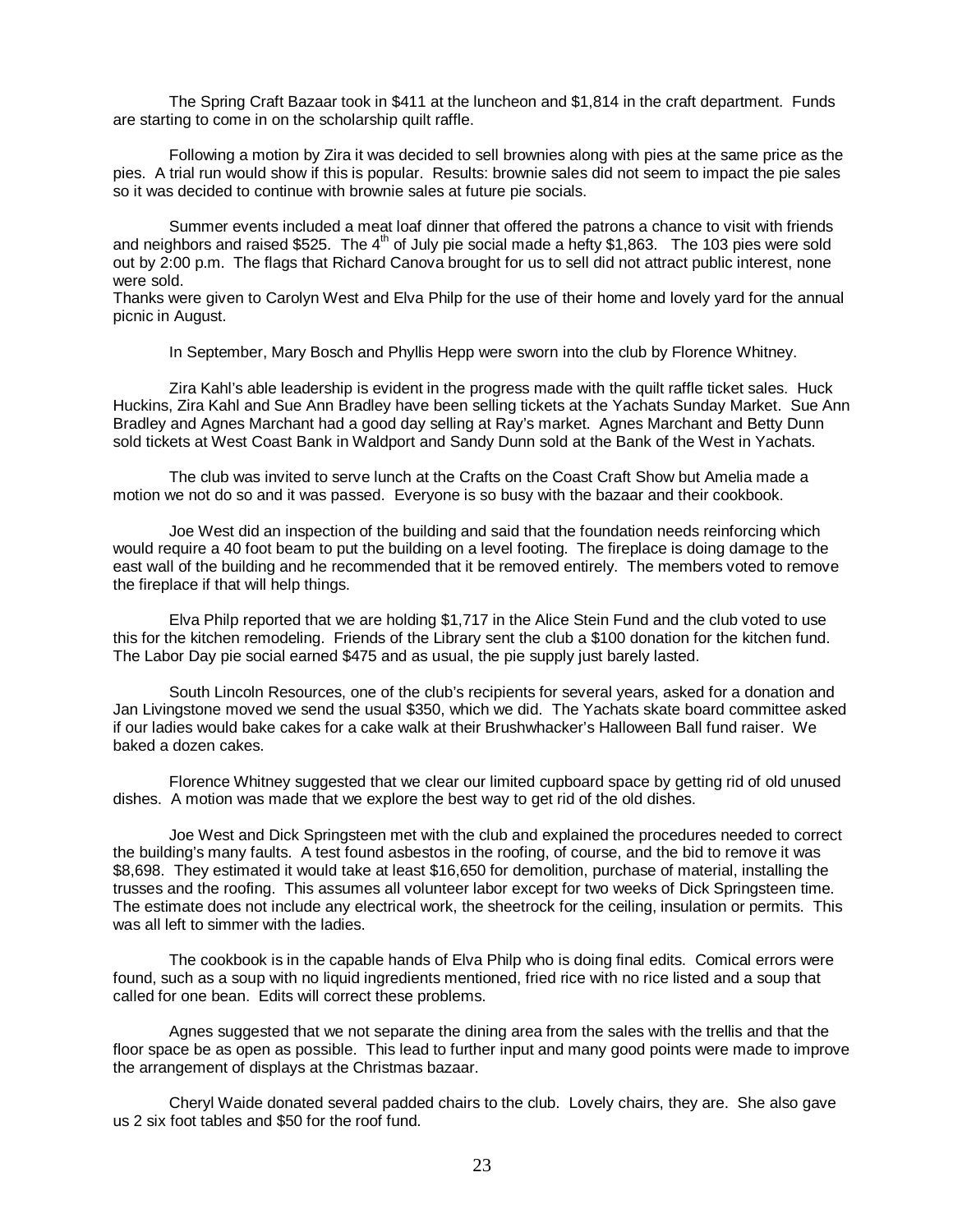After getting returns in the roof removal costs the members wondered if they could qualify for any grants. Two or three people who have dealt with grant protocol are looking further into that.

Maren Porter became the sixth new member to join the club this year. Welcome.

The cookbook has been printed and will sell for the \$12 as previously voted. The printing bill was \$1,178 and was paid out of the general fund. Profits, once they come in, will be placed in the kitchen fund. By the end of the day of their arrival 44 cookbooks had been sold. By December 15<sup>th</sup> enough cookbooks had been sold to pay for the printing costs and we were showing a \$22 profit. They are still selling well.

The windstorm neatly removed the furnace chimney cap which has been replaced, for a cost of \$299.60.

The Christmas bazaar was successful as ever thanks to lead coordination of Huck Huckins and all the members who made items and worked in the kitchen and on floor. Crafts sold in the amount of \$4,810 and food sales were \$599. Sue Ann Bradley interviewed some of the shoppers and inquired as to where people had heard about the bazaar. We wanted to know if our advertising dollars were being spent in the right places. Sue Ann collected very valuable information that will be used in the future.

We lost another loyal member on December  $6<sup>th</sup>$  when Zira Kahl suddenly passed away. For the past several years she has been the driving force behind the raffle ticket sales for the scholarship fund. This past year we sold more than \$1,200 in tickets toward the \$1,500 we needed. We will all miss Zira. A memorial is planned at the club on January  $19<sup>th</sup>$ .

The club treasury showed a healthy balance even after our many donations this past year. The building fund has grown to \$12,123; the kitchen fund is at \$9,927 and the checking fund stands at \$3,160 at the end of 2006. The fund raisers have gone well and our donations have been generous. The one real concern is the condition of our OLD building and the realization that we need all the money we have saved and much more to make the needed repairs. Several ladies have joined the club this past year and have been active in all club events. The club welcomes all of you.

The newly elected officers for 2007 are President, Sandy Dunn, Vice President, Carolyn White, 2<sup>nd</sup> Vice President, Mary Bosch, Secretary, Huck Huckins, and Treasurer, Elva Philp. They will be installed at the first meeting in January.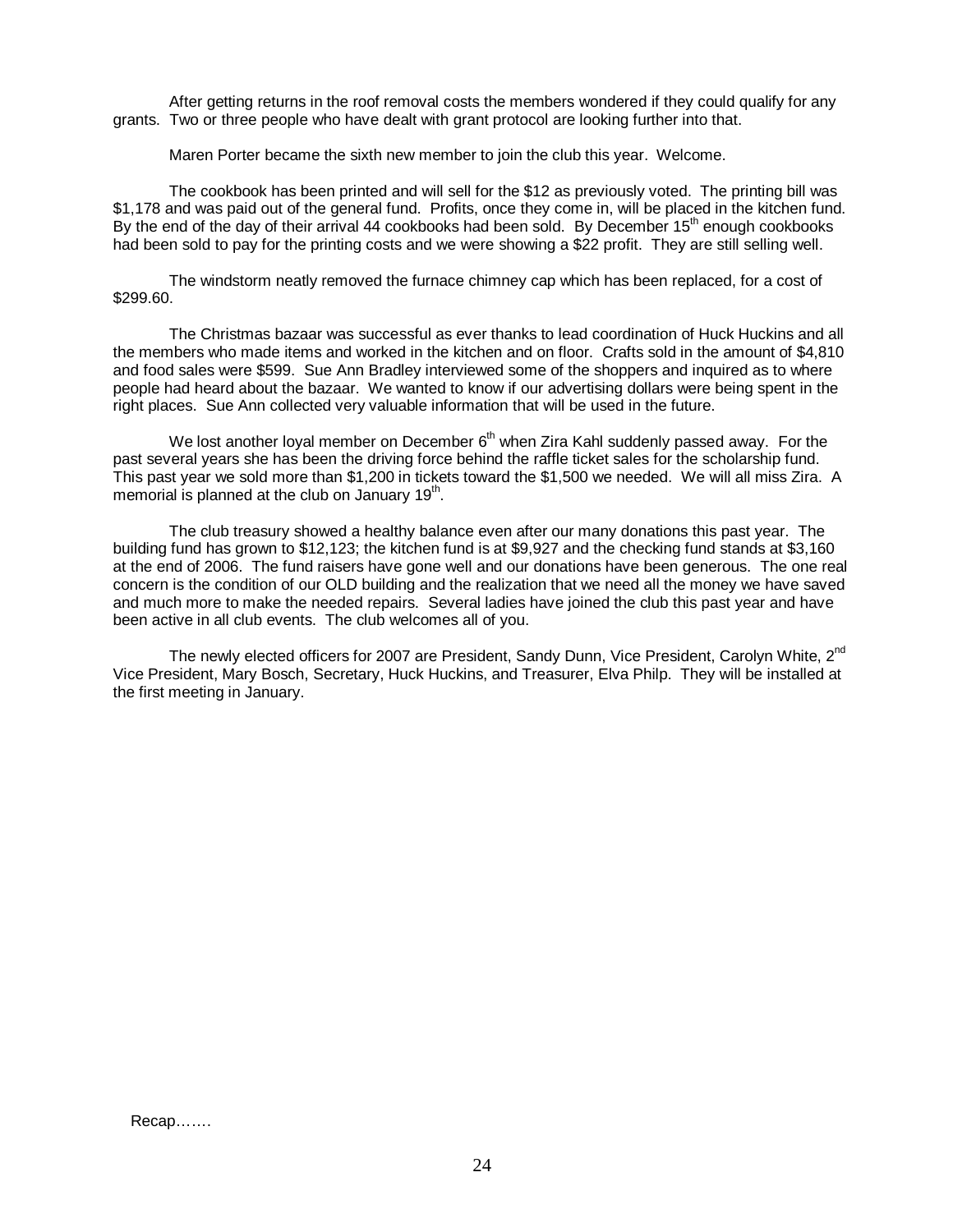Reading the minutes of meetings from 1980 through 2006 proved to be a lesson in accomplishments in the name of fellowship and friendship. Therein lays the history of the Yachats Ladies Club.

Such was the case in the late 1980s and through the early years of the nineties. Membership had dropped to a new low and attendance at meetings was even lower. When the members were faced with disbanding of the club and were informed that if they did so the building would be destroyed they dug their heels in and went to work on the problem. Although deaths and relocations have left the club with less members, the active recruitment of new members has allowed us to maintain a membership between 45 and 55 the last few years.

Members in today's club should take off their hats to the few hardy souls who pulled it all together, and due to them we can now celebrate our  $80<sup>th</sup>$  birthday and know we are probably one of the oldest nonprofit clubs in the state.

Each member has their strength and each has a talent that lends itself to the benefit of the whole of the club. All members don't work on all projects or events. There are those that work behind the scenes and those that are front and center. It takes every member, working together, to reach the successes we have attained. The strength of this club is our friendship and willingness to help each other.

Checking through the list of donations through the 80 years since 11 ladies organized the club in 1927 it is a fair estimate that the Ladies Club has donated more than \$100,000 in funds and services to the community.

It is not possible to mention all of those who gave strength to the club. Working members generously donated pies and items for the bazaar or rummage sales as well as their valuable time.

After 80 years we can proudly say: "WE DID IT."